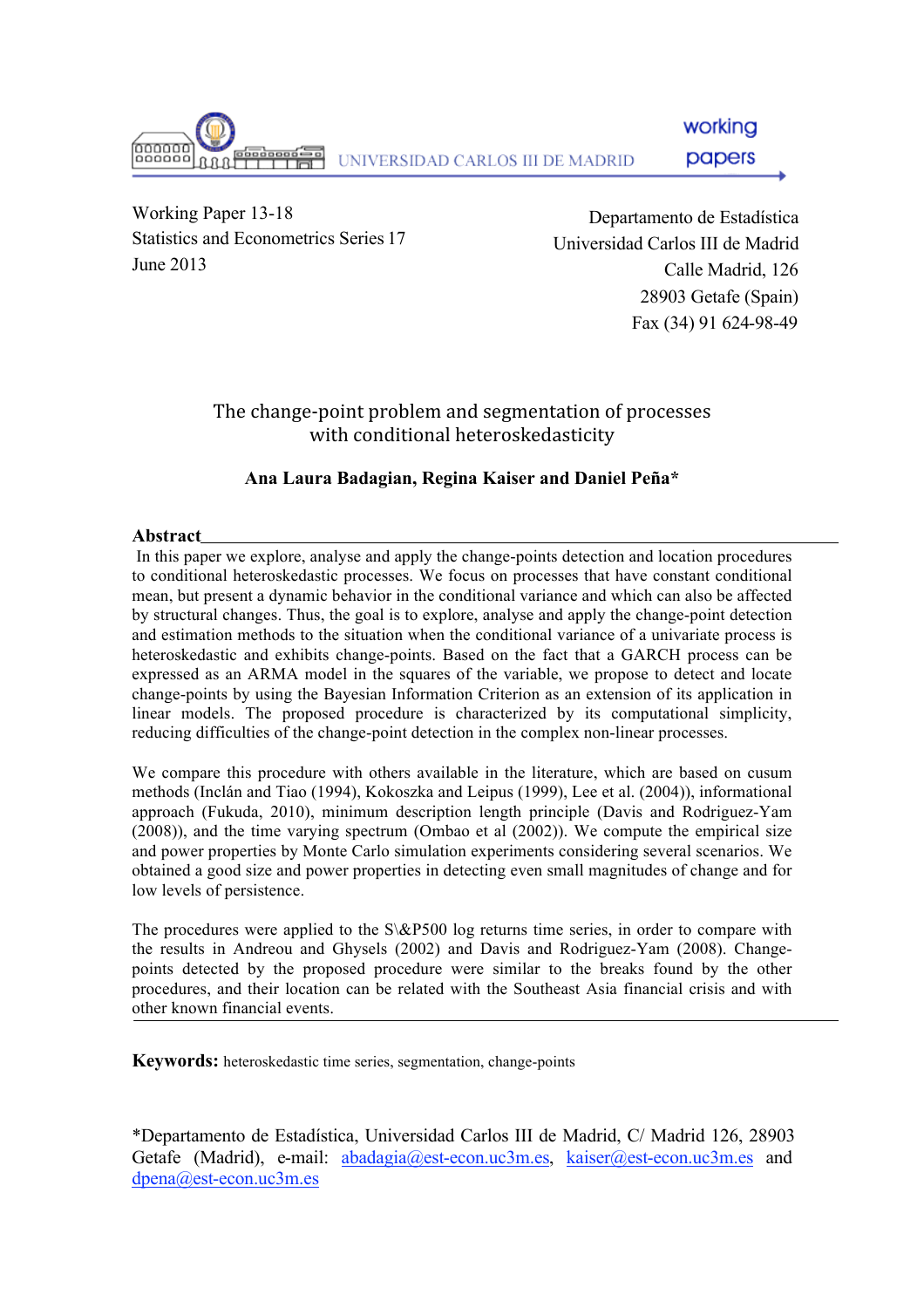## 1 Introduction

This paper deals with the detection, location and estimation of change-points in the unconditional variance of heteroskedastic time series. This kind of processes have a great importance in finance, but also in other fields as neurology, cardiology, seismology, meteorology and atmospheric physics. Testing for changes in the unconditional variance of a time series has received considerable attention, but most of the testing procedures assumed constant conditional variance (Inclán and Tiao (1994), Chen and Gupta (1997)). However, procedures for the change-point problem in the variance allowing a heteroskedastic behavior of the time series have been less investigated.

Suppose that  $\{x_t\}, t = 1, ..., T$  is a time series of independent random variables with zero mean<sup>1</sup>, and conditional variance equal to  $\sigma_t^2$ . We assume that  $\sigma_t^2$  is a function that evolves through time and can exhibit a piecewise behavior. Thus, the purpose of this paper is to explore, analyse and apply the change-point detection and estimation procedures to the situation when the conditional variance of a univariate process exhibited change-points.

The hypotheses of interest are:

 $H_0$ :  $\sigma_t^2$  is a function with constant parameters over  $x_1, ..., x_T$  $H_1$ :  $\sigma_t^2$  is a function with changing parameters over  $x_1, ..., x_T$ .

Under  $H_0$ , the parameters defining the variance function are constant over time, meanwhile under  $H_1$ , there is, at least one point  $t = k^* < T$ , at which a change in the parameters of the variance function occurs.

The research issue is to present, evaluate and apply several statistics and procedures in order to find and locate a change point in the conditional variance of a time series process. One of these procedures, the one that we propose, is a model-based method using the Bayesian Information Criterion (BIC). The merit of this approach, comparing with other procedures based on BIC, is that it is not necessary to use non-linear estimation methods and the algorithm involved becomes more efficient.

The paper is organized as follows. Section 2 introduces the conditional variance models and their dependence properties. Section 3 explains the importance of detecting and estimating change-points

<sup>&</sup>lt;sup>1</sup>The assumption of zero or constant conditional mean is made in order to focus the analysis in the variance of the process, but it can be changed for a stationary behavior in the mean, allowing serial correlation in the data.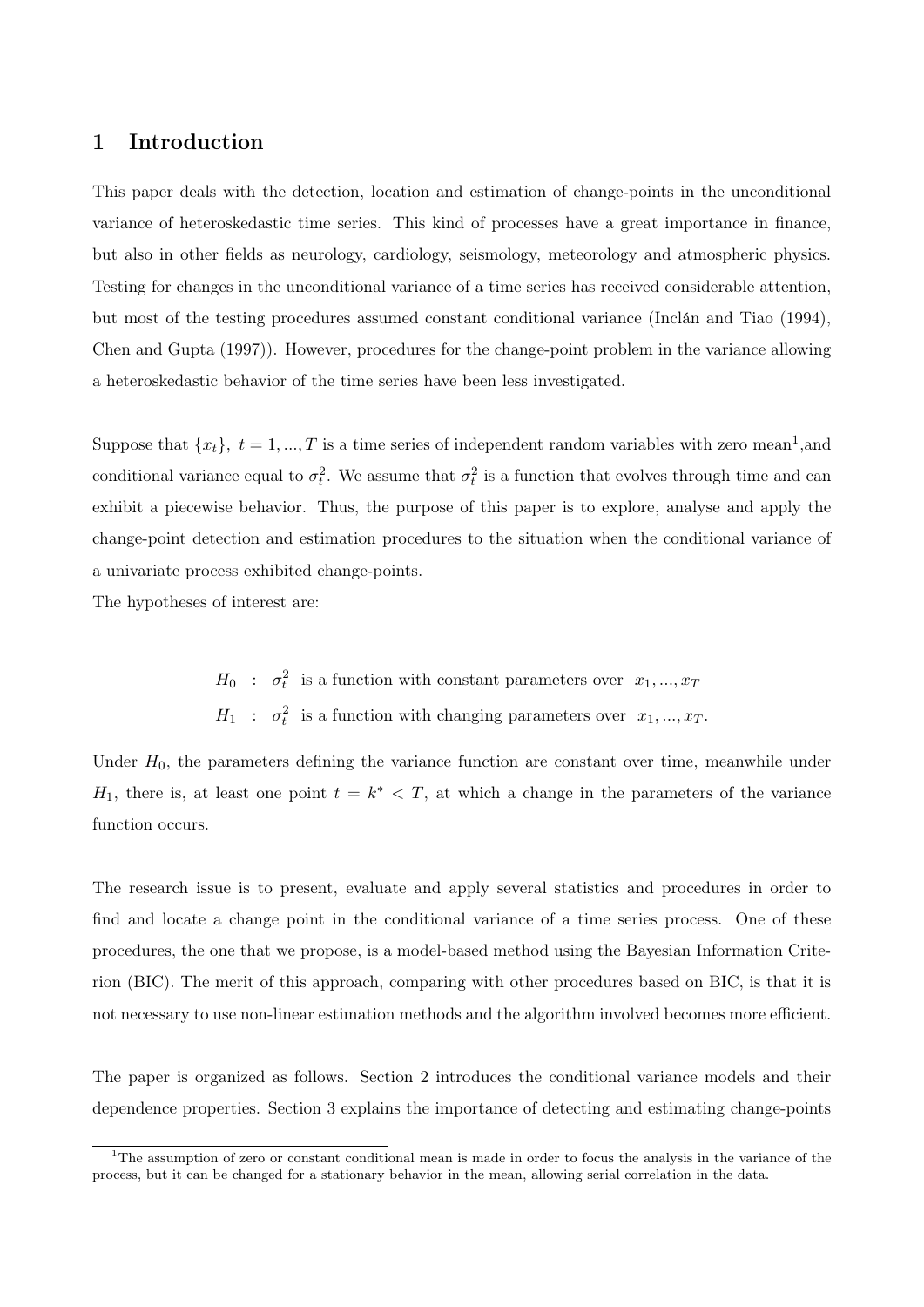in the conditional heteroskedastic processes. Section 4 presents a number of statistics and procedures to detect a change-point in processes with conditional heteroskedasticity, and, in Section 5, we discuss their strengths and limitations. In Section 6, we propose a procedure to detect and locate change-points by using the BIC as an extension of its application in linear models. In Section 7, we perform Monte Carlo simulation experiments to asses the behavior of seven different procedures to test and detect change-points, analysing their size and power properties, both for heteroskedastic processes with a single or multiple change-points. Section 8 presents the application of the procedures to S&P500 return index and Section 9 concludes.

### 2 Review of conditional heteroskedastic volatility models

Over the eighties and nineties, several models of conditional variance or volatility (as it is known among econometricians), for time series have been proposed. The common element to all these approaches is the notion that volatility can be decomposed into predictable and unpredictable components. Empirical applications of this idea have been made in financial time series, where the interest has centered on the determinants of the predictable part because the risk premium is a function of it.

To formalize this idea, we denote the conditional mean of a time series  $\{x_1, ..., x_T\}$  by  $\mu_t = E(x_t/x_{t-1}, \dots, x_T)$  $x_{t-2}, ... = E_{t-1}(x_t)$  and the conditional variance by

$$
\sigma_t^2 = E\left[ (x_t - \mu_t)^2 / x_{t-1}, x_{t-2}, ... \right] = E_{t-1} (x_t - \mu_t)^2.
$$

Engle (1982) proposed to model  $\sigma_t^2$  as

$$
x_t = \epsilon_t \sigma_t,
$$
  

$$
\sigma_t^2 = \omega + \sum_{k=1}^p \alpha_k x_{t-k}^2,
$$

where  $\epsilon_t$  is an iid process with zero mean and variance 1. This process is called Autoregressive Conditional Heteroscedastic of order p  $(ARCH(p))$  model.

To simplify the exposition, consider the ARCH(1) model, where the conditional variance is  $\sigma_t^2$  $\omega + \alpha x_{t-1}^2$ , with  $\omega > 0$  and  $\alpha \ge 0$  to be positive at every t. Although the conditional variance evolves through time, the unconditional or marginal variance of such a process is constant and equal to  $\omega/(1-\alpha)$ . Thus, the constant  $\omega$  is related to the scale or the marginal variance of the process while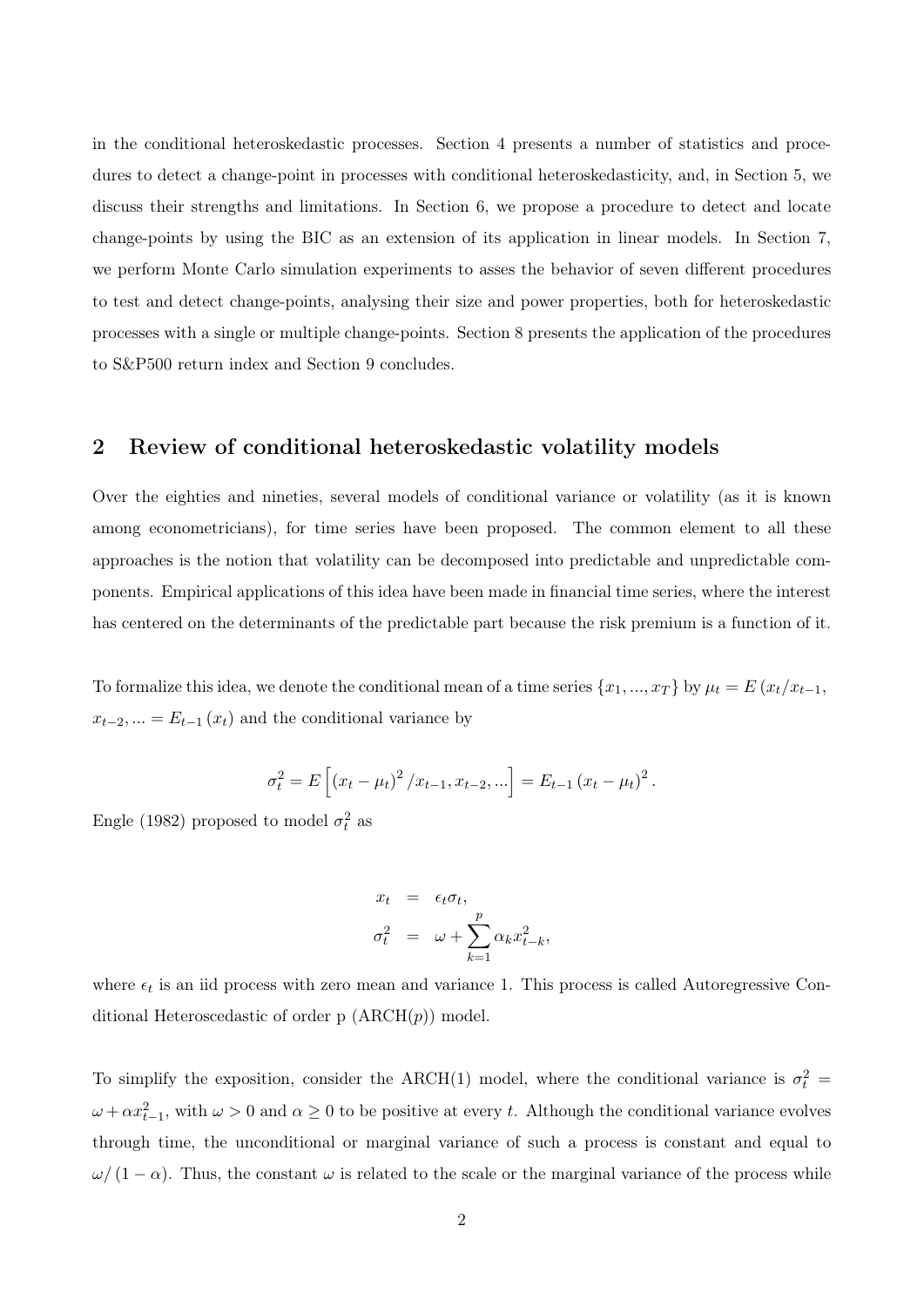the parameter  $\alpha$  models the evolutive part of the variance. When  $\alpha = 0$ , the variance is constant over time and the process is homoscedastic, while when  $\alpha \neq 0$ ,  $\sigma_t^2$  evolves depending on the past values of  $x_t$ : if  $x_t$  was large in a given t, the next period variance is going to be large, while if  $x_t$  was small, the next period variance is also small, resulting in a clustering of variance behavior. In this sense,  $\alpha$ represents the persistence in the variance evolution and the weakly stationarity condition is  $\alpha < 1$ .

The ARCH(1) model can be written as an AR(1) in the squares of  $x_t$ :

$$
x_t^2 = \sigma_t^2 + \sigma_t^2 \left( \epsilon_t^2 - 1 \right) = \omega + \alpha x_{t-1}^2 + u_t, \tag{1}
$$

where  $u_t = \sigma_t^2 \left( \epsilon_t^2 - 1 \right)$ , which has zero mean and is uncorrelated but conditionally heteroskedastic.

The problem of ARCH models is that many lags are needed to adequately represent the dynamic evolution of the conditional variance. Following the idea in the Wold theorem, Bollerslev (1986) generalized ARCH models to

$$
\sigma_t^2 = \omega + \sum_{j=1}^q \beta_j \sigma_{t-j}^2 + \sum_{k=1}^p \alpha_k x_{t-k}^2,
$$

the Generalized ARCH (GARCH $(p, q)$ ) models. The most recurrent model in financial applications is the  $GARCH(1,1)$  given by:

$$
\sigma_t^2 = \omega + \beta \sigma_{t-1}^2 + \alpha x_{t-1}^2. \tag{2}
$$

The parameters have to be restricted to guarantee the positiveness of the conditional variance. In particular,  $\omega > 0$ ,  $\alpha \ge 0$  and  $\beta \ge 0$ . The marginal variance for the GARCH(1,1) is constant and equal to  $\omega/(1-\alpha-\beta)$ . Alternatively, the GARCH(1,1) model can be written as an ARMA(1,1) model for squared residuals as follows:

$$
x_t^2 = \omega + \alpha x_{t-1}^2 + \beta \sigma_{t-1}^2 + u_t
$$
  
\n
$$
\omega + (\alpha + \beta) x_{t-1}^2 - \beta (x_{t-1}^2 - \sigma_{t-1}^2) + u_t
$$
  
\n
$$
\omega + (\alpha + \beta) x_{t-1}^2 - \beta \sigma_{t-1}^2 (\epsilon_{t-1}^2 - 1) + u_t
$$
  
\n
$$
\omega + (\alpha + \beta) x_{t-1}^2 - \beta u_{t-1} + u_t.
$$
\n(3)

The sum of the parameters,  $\alpha + \beta$ , is related with the persistence of shocks to the volatility. The weak stationarity condition of the GARCH(1,1) model is  $\alpha + \beta < 1$ .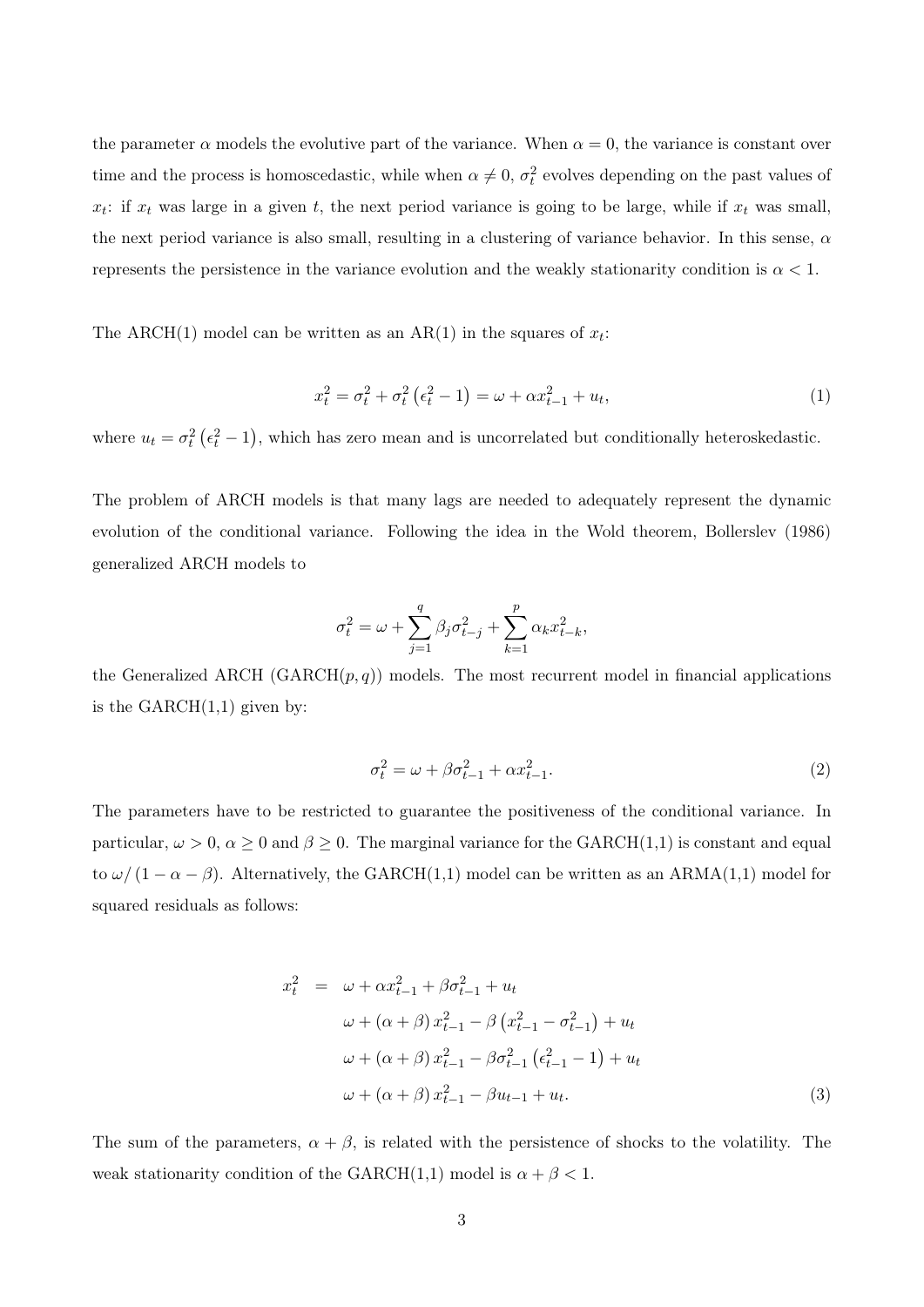GARCH model has a very important limitation: it is very rigid to represent simultaneously series with high kurtosis and small autocorrelations of squares. Only when the persistence is very close to one, the GARCH model is able to represent both characteristics. Moreover, when the  $GARCH(1,1)$ is applied to financial returns, it is often observed that  $\hat{\alpha} + \hat{\beta}$  is almost 1. For this reason, Engle and Bollerslev (1986) proposed the  $IGARCH(1,1)$  model which is given by

$$
\sigma_t^2 = \omega + \alpha x_{t-1}^2 + (1 - \alpha) \sigma_{t-1}^2
$$

$$
= \omega + \sigma_{t-1}^2 + \alpha \left( x_{t-1}^2 - \sigma_{t-1}^2 \right)
$$

In the IGARCH model, the conditional volatility is modeled with a random walk plus drift.

Other approaches for modeling conditional variance are based on the idea that it has a predictable component that depends on past information and an unexpected noise. This type of models are called Stochastic Volatility Models (SVM), where the variance is an unobserved variable. In the simplest SVM, the log-volatility follows an AR(1) process (Andersen (1994)), where

$$
x_t = \epsilon_t \sigma_t^*
$$
  

$$
\log(\sigma_t^*) = \mu + \phi \log(\sigma_{t-1}^*) + \eta_t
$$

with  $\epsilon_t$  a strict white noise with variance 1,  $\eta$  has a normal distribution with zero mean and variance  $\sigma_{\eta}^2$  and the parameter  $\mu$  is related with the marginal variance of the process. The noise of the volatility equation,  $\eta_t$ , is assumed to be a Gaussian white noise with variance  $\sigma_{\eta}^2$ , independent of the noise of the level,  $\epsilon_t$ . The Gaussianity of  $\eta_t$ , means that the log-volatility process has a normal distribution. In this model, the parameter  $\phi$  measures the persistency in the conditional variance.

We focus the change-point problem in the parameters of the GARCH family models, letting this study of change-points in the SVM model for future research.

## 3 Motivation

 $GARCH(p, q)$  models are composed of a constant term,  $\omega$ , related to the scale of the process, and a dynamic term, generated through the past values, which is driven by the parameters α and β. Thus,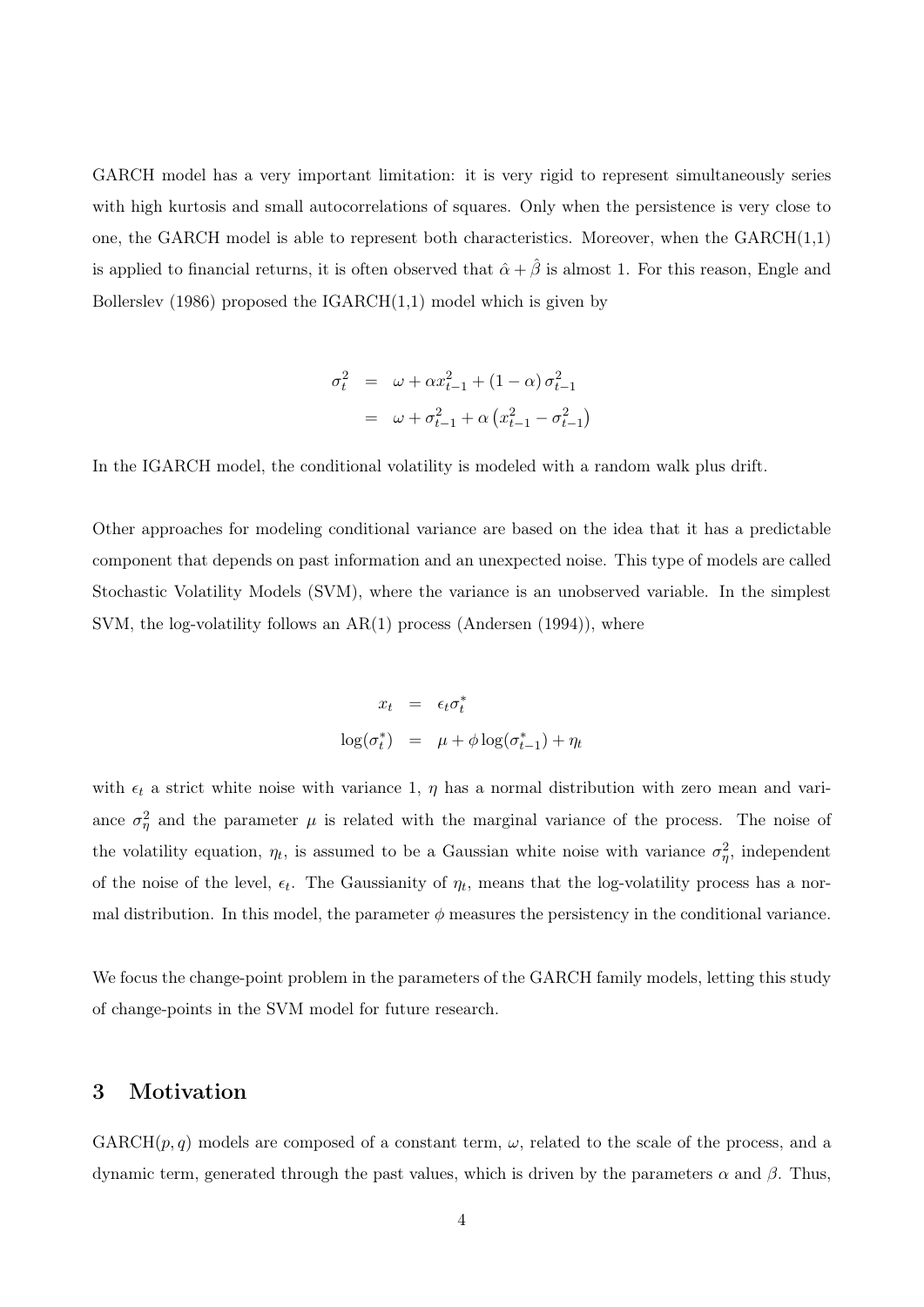there are two sources of a change-point in conditional heteroskedastic processes: a) changes in the parameter related to the scale,  $\omega$  and, b) changes in the parameters  $\alpha$  and/or  $\beta$ .

Changes in  $\alpha$  and  $\beta$  are related with changes in the persistence of the condicional variance and had been analysed in several papers, specially those related with finance, because the degree to which the conditional variance is affected by its past values is a very important economic or financial issue of daily stock returns.

Hendry (1986), Diebold (1986), Lamoureux and Lastrapes (1990) and Mikosch and Starica (2004) suggested that the persistence in volatility must be combined with the presence of change-points, since as it happens for linear processes, when modeling time varying volatility, we require that the parameters which describe the data generating process of volatility be stable over time. Parameter instability is an evidence of model miss-specification and standard econometric theory no longer applies. Furthermore, West et al. (1999) and Starica et al. (2005) showed that the presence of structural breaks could affect forecasting. Forecasting improve considerably, taking in account the change-points in the variance of the return series.

Lamoureux and Lastrapes (1990) demonstrated that breaks in the unconditional level of variance drove the estimated persistence of variance towards IGARCH. However, an IGARCH model implies an infinite unconditional variance for the time series, and in particular, assets returns does not exhibit this property. Thus, ignoring the presence of those change-points produces higher values of the estimated persistence. We illustrate this fact with the example presented in equations (4) and the Figure (1).

Let assume a stochastic  $GARCH(1,1)$  as follows:

$$
x_t = \epsilon_t \sigma_t,
$$
  
\n
$$
\sigma_t^2 = \begin{cases}\n0.001 + 0.7\sigma_{t-1}^2 + 0.03x_{t-1}^2 & \text{if } t \le 2048 \\
0.001 + 0.8\sigma_{t-1}^2 + 0.1x_{t-1}^2 & \text{if } t > 2048\n\end{cases}
$$
\n(4)

where  $\epsilon_t$  is N(0,1). In this example, the marginal variance of  $x_t$  increases in  $t = 2048$  from 0.001/(1–  $0.03 - 0.7$  = 0.0037 to  $0.001/(1 - 0.1 - 0.8) = 0.01$ . If we ignore this change-point and fit a  $GARCH(1,1)$  with constant parameters, the estimated model is:

$$
0.000009 + 0.981\sigma_{t-1}^2 + 0.0177x_{t-1}^2,
$$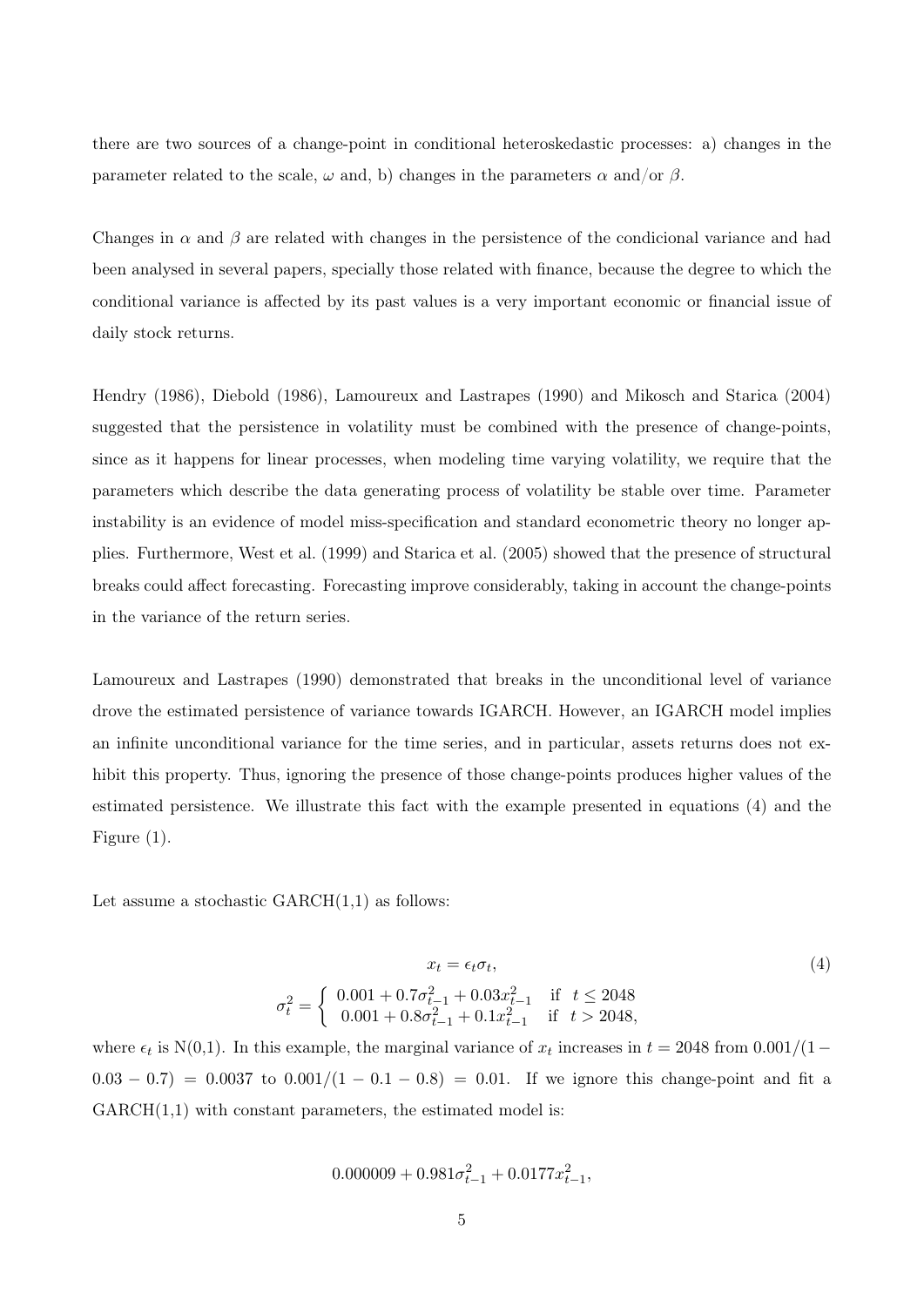

Figure 1: Simulated  $GARCH(1,1)$  defined in equations  $(4)$ 

resulting in a persistence equal to  $\hat{\alpha} + \hat{\beta} = 0.9987$ , which is greater than the true persistence: 0.73 in  $1 \le t \le 2048$  and 0.9 in 2048  $\le t \le 4096$ , and the marginal variance is  $0.000009/(1-0.981-0.0177)$  = 0.00692, which lies between the marginal variances computed for the true model.

As the example shows, it is important to detect change-points in the conditional variance. The observation of equations (1) and (3), where the presence of evolutive behavior in the variance is reflected by a linear behavior in the squares of the time series, suggest to apply the change-point tests for linear processes presented in Chapter 2 to squared transformation of the time series. Several articles demonstrated that it can be done under the fulfilment of some asymptotic properties<sup>2</sup> (Carrasco and Chen (2002), Fryzlewicz and Subba Rao (2011)). The models and change-points procedures presented in this Chapter are assumed to satisfy those properties.

There are many approaches based on cusums, informational criteria, minimum description length (MDL) and the spectrum to detect and locate breaks in the parameters of the conditional het-

<sup>&</sup>lt;sup>2</sup>These conditions are called mixing properties. Intuitivelly, they imply that the distant future is essentially independent of the past or present of the process, and they are very important in order to apply tests for the change-point problem, because they allow to show asymptotic normality of the sums of  $\{x_t\}$  and  $\{x_t^2\}$  consistency of change-point detection schemes for non-linear time series. Several of those tests requiere some conditions on the dependence between the elements of a random sequence to be consistent.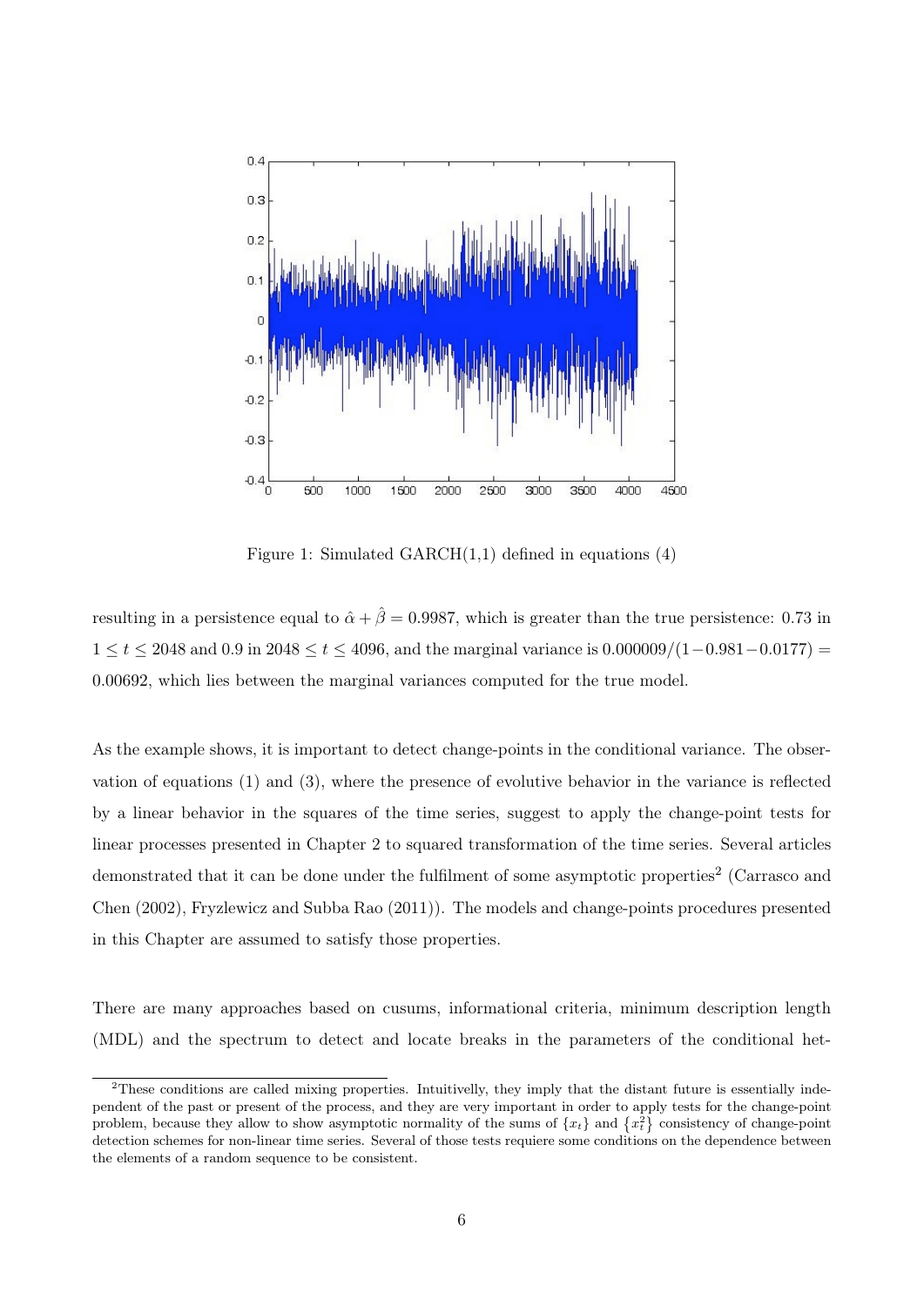eroskedastic variance. We present them in the following section.

# 4 Procedures for the change-point problem in conditional heteroskedastic processes

A procedure for detecting a change-point is composed of two elements:

- a statistic or loss function, useful for detect and locate a change-point, and,
- a multiple change-point searching method.

We concentrate our literature review of the procedures, in the following statistics for detecting, locating and estimating change-points in the conditional variance: cusum methods presented by Inclán and Tiao (1994), Kokoszka and Leipus (1999) and Lee et al. (2004); BIC proposed by Fukuda (2010); minimum description length (Davis et al. (2008)) and the spectrum (Ombao et al. (2002)).

In what follows, we denote as  $\hat{k}$  the estimation of the true change point location  $k^*$  by applying a test statistic.

#### 4.1 Cusum type procedures

A cusum statistic is a cumulative sum of terms (usually original data or residuals, in levels or squared) and when this sum is statistically high, it is assumed that a change-point had ocurred. When the parameter exhibiting the potential change-point is the variance, the cusum statistic is usually computed adding the squares of the data. The pioneer paper using cumulative sums of squares for the detection of changes in variance is Inclán & Tiao (1994). Their statistic was proposed for independent observations with constant conditional variance.

Let  $x_1, x_2, ..., x_T$  be a sequence of independent normal random variables with parameters  $(0, \sigma_1^2)$ ,  $(0, \sigma_2^2)$ ,  $(0, \sigma_T^2)$  respectively. The hypothesis to test is:

$$
H_0: \sigma_1^2 = \dots = \sigma_T^2 = \sigma^2 \tag{5}
$$

versus the alternative:

$$
\sigma_1^2 = \dots = \sigma_{k_1}^2 = \eta_0^2 \le \sigma_{k_1+1}^2 = \dots = \sigma_{k_2}^2 = \eta_1^2 \le \dots \le \sigma_{k_m+1}^2 = \dots = \sigma_T^2 = \eta_{m+1}^2. \tag{6}
$$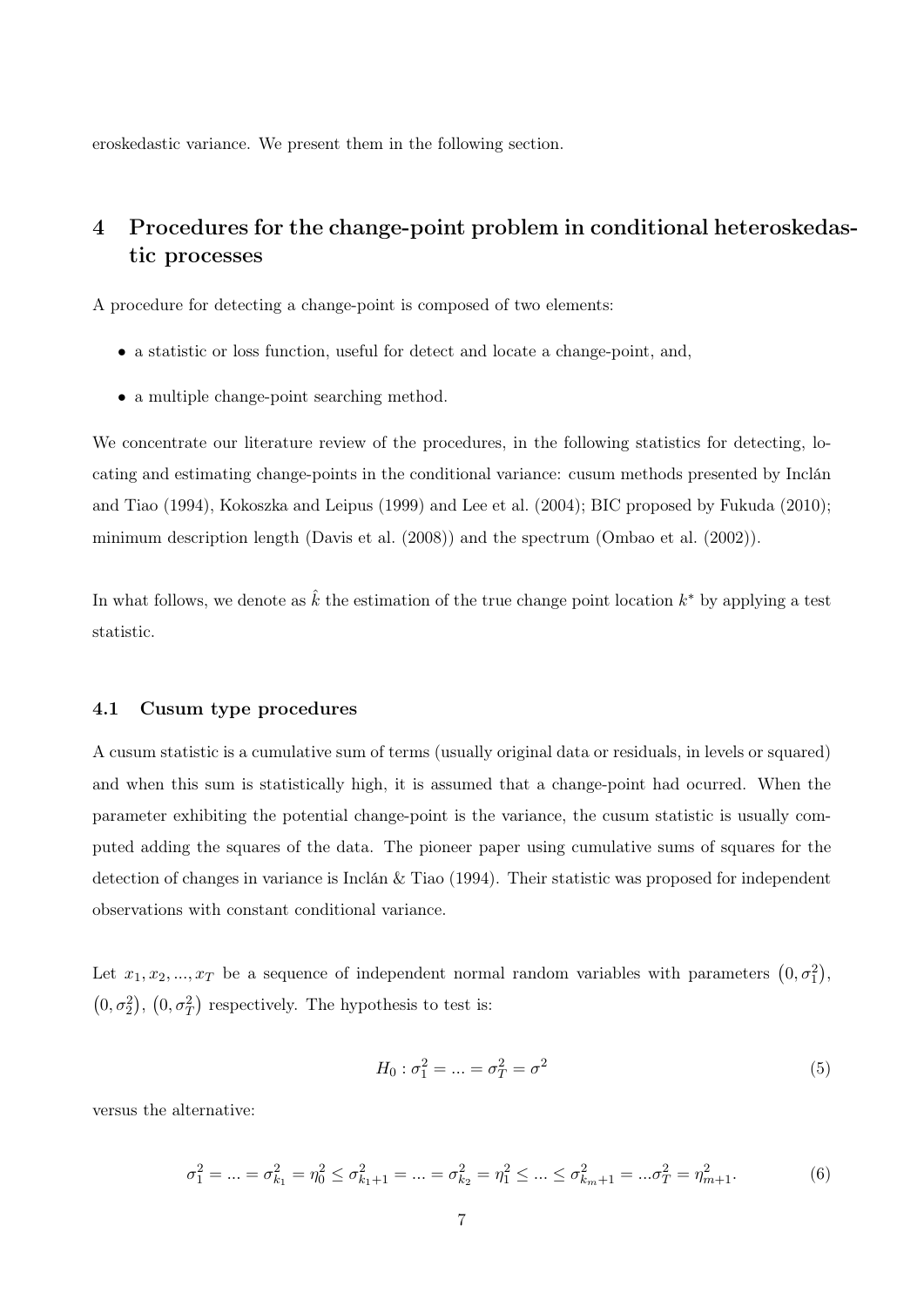where m is the number of change-points and  $1 < k_1 < k_2 < \ldots < k_m < T$  are the unknown positions of the change-points, respectively. The test statistic is defined as:

$$
IT = \sqrt{T/2} \max_{k} |D_k| \tag{7}
$$

where

$$
D_k = \sum_{t=1}^k X_t / \sum_{t=1}^T X_t - k/T,
$$
\n(8)

 $X_t$  is usually the process  $x_t$  (for testing shifts in the mean) or  $x_t^2$  (for changes in the variance), and  $0 < k < T$ . The null hypothesis of no break is rejected when the maximum value of the function IT is greater than the critical value and we conclude that there is a change-point at period  $k = \hat{k}$ , where the maximum is achieved:

$$
\hat{k} = \min\{k : IT > \text{c.v.}\}.
$$

where c.v. is the corresponding critical value. The asymptotic distribution of the statistic  $IT$  is the supremum of a Brownian bridge  $(B(k))$ :

$$
\sup\{IT(k)\}\to_{D[0,1]}\sup\{B(k):k\in[0,1]\}
$$

This establishes a Kolmogorov-Smirnov type asymptotic distribution.

Kokoszka and Leipus (1999, 2000) proposed a cusum statistic (hereinafter, KL) for which the main difference with the IT statistic, is that it was designed to analyse the existence and location of structural breaks in the conditional variance of a time series. This gives to the KL statistic the advantage of being a valid test under a wide class of strongly dependent processes, including long memory, autoregressive conditional heteroskedasticity (ARCH) and stochastic volatility (SV) type processes which have important empirical application examining financial time series.

The statistic in order to test for breaks in an ARCH( $\infty$ ) process is:

$$
U_T(k) = \frac{1}{\sqrt{T}} \left\{ \sum_{j=1}^{k} X_j - \frac{k}{T} \sum_{j=1}^{T} X_j \right\}
$$

where  $0 < k < T$ . Kokoszka and Leipus (2000) considered  $X_t = x_t^2$  for ARCH( $\infty$ ) and  $X_t = |x_t|$  for long memory processes, where  $x_t$  are the returns. The CUSUM type estimator  $\hat{k}$  of a change point  $k^*$  is defined as: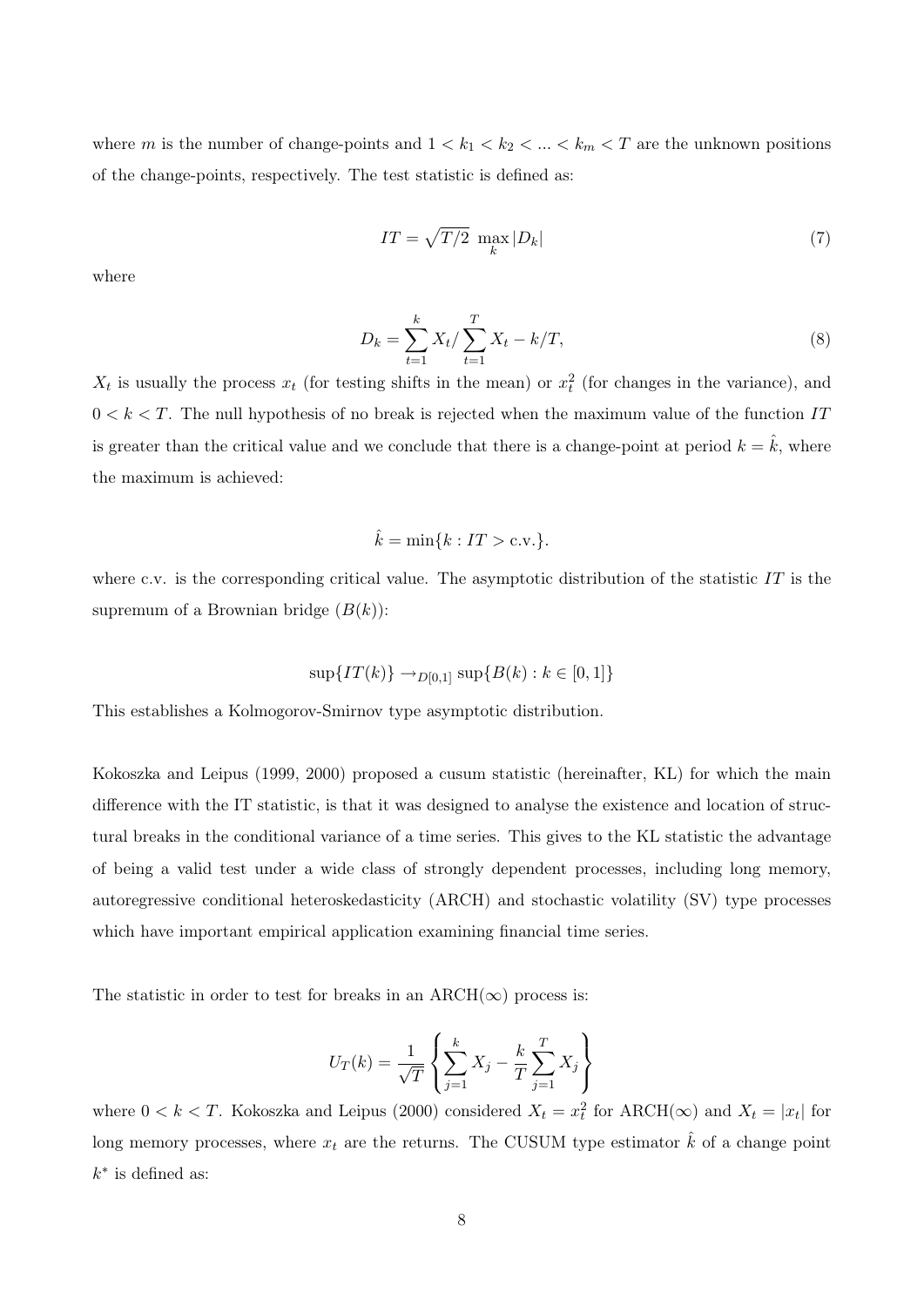$$
\hat{k} = \min\{k : |U_T(k)| = \max |U_T(j)|\}
$$

The asymptotic distribution of the statistic  $U_T(k)$  is the same as the one of IT, this means a Kolmogorov-Smirnov type asymptotic distribution.

$$
\sup\{|U_T(k)|/\hat{\sigma}\}\to_{D[0,1]}\sup\{B(k):k\in[0,1]\}
$$

where  $B(k)$  is a Brownian bridge. The computation of this statistic depends on  $\hat{\sigma}$ , which is the estimator of square root of  $\sigma^2 = \sum_{j=-\infty}^{\infty} Cov(X_j, X_0)$ . There are several of such estimators depending of the kernel function used. Kokoszka and Leipus (1999) suggested:

$$
\hat{\sigma}_{T,q}^{2} = \sum_{|j| \le q} \omega_j(q) \hat{\gamma}_j,
$$

where  $\hat{\gamma}_j$  are the sample covariances:

$$
\hat{\gamma}_j = \frac{1}{T} \sum_{i=1}^{T-|j|} (X_i - \bar{X}) (X_{i+|j|} - \bar{X}) \quad |j| < T,
$$

 $\bar{X}$  is the sample mean  $T^{-1} \sum_{j=1}^{T} X_j$  and

$$
\omega_j(q) = 1 - \frac{|j|}{q+1} \quad |j| \le q,
$$

are the Bartlett weights, assuming that  $q \to \infty$  and  $q/T \to 0$ .

Lee et al.  $(2004)$  performed a simulation study and concluded that the test for  $GARCH(1,1)$  models, using the cusum statistic based on the squares is unstable and produces low power. They considered a cusum test based on the squares of  $\hat{\epsilon}_t = x_t/\hat{\sigma}$  instead of  $x_t$ , where  $\hat{\sigma}$  is obtained via estimating the unknown parameters of a GARCH process. The test statistic is

$$
T_T = \frac{1}{\sqrt{T}\tau} \max_{1 \le k \le T} \left| \sum_{t=1}^k \hat{\epsilon}_t^2 - \left(\frac{k}{T}\right) \sum_{t=1}^T \hat{\epsilon}_t^2 \right|,
$$
\n(9)

where  $\tau^2 = Var(\hat{\epsilon}_1^2)$ . Since the iid property of the true errors remains when there are no changes, this statistic is capable of detect changes in the parameters, with more stability and better powers. The parameter  $\tau^2$  is estimated as

$$
\hat{\tau}^2 = \frac{1}{T - p - q} \sum_{j = p + q + 1}^{T} \epsilon_j^4 - \left(\frac{1}{T - p - q} \sum_{j = p + q + 1}^{T} \epsilon_j^2\right)^2.
$$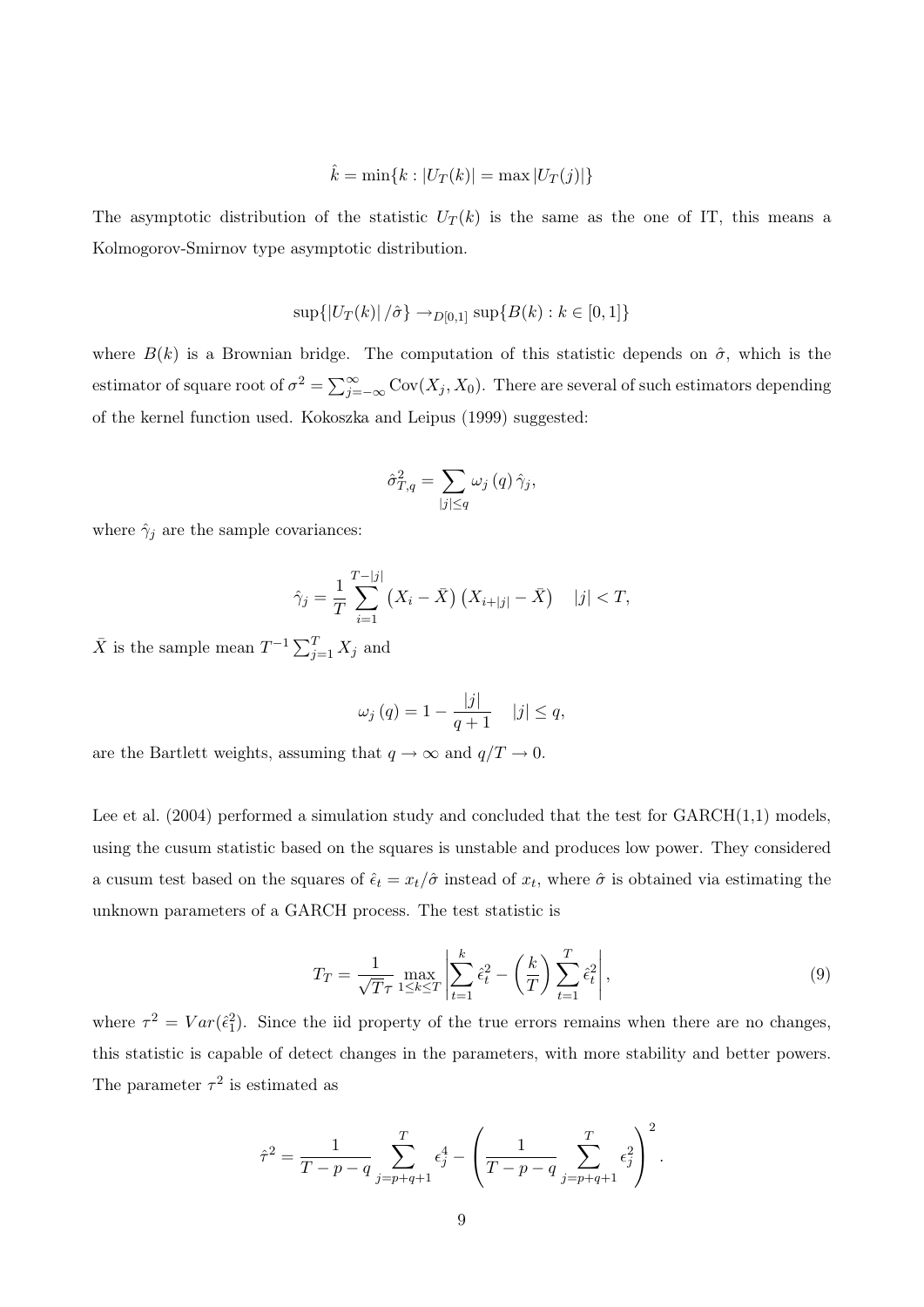Substituting  $\tau$  by  $\hat{\tau}$  in the expression (9) the result is  $\hat{T}_T$ , which under  $H_0$ 

$$
\hat{T}_T \to^{d} \sup_{0 \le u \le 1} \left| B^0(u) \right|, \quad T \to \infty,
$$

where  $B^0$  is a Brownian bridge.

#### 4.2 Informational approach

Information criteria were used to detect changes in the marginal mean and variance by Yao (1988), but they have been less used for changes in the parameters of conditional variance. The paper of Lavielle and Moulines (2000) which was cited in many papers, proposed a very general least square test combined with a penalty function based on the BIC to avoiding oversegmentation. As a particular application, this test can be used with the squared data for detecting, locating and estimating change-point in the variance Andreou and Ghysels (2002).

We focus in the recent approach presented by Fukuda (2010), where the segmentation is based on the minimization of the BIC: the parameters of a piecewise  $GARCH(1,1)$  are estimated, jointly with the number and location of change-points.

Fukuda (2010) consider the case in which the time series  $x_t$  is divided into  $m + 1$  pieces generated from different  $GARCH(1,1)$  models. Thus, the *i*-th segment is modeled by:

$$
x_t = \sigma_t \epsilon_t, \quad \epsilon_t \sim N(0, 1),
$$
  

$$
\sigma_t^2 = \omega_i + \alpha_i x_{t-1}^2 + \beta_i \sigma_{t-1}^2,
$$

with  $\omega_i > 0$  and  $\alpha_i + \beta_i < 1$ . The log likelihood  $(L_i)$  of the piece i (or the interval  $[k_{i-1}, k_i]$ , with  $k_0 = 0$  and  $k_{m+1} = T$ ) is given by:

$$
L_i = \frac{k_i - k_{i-1}}{2 \log (2\pi)} - \left(\frac{1}{2}\right) \sum_{t=k_{i-1}+1}^{k_i} \log \left(\sigma_t^2\right) - \left(\frac{1}{2}\right) \sum_{t=k_{i-1}+1}^{k_i} \frac{x_t^2}{\sigma_t^2}.
$$

The BIC is obtained as follows:

$$
BIC = -2\sum_{i=1}^{m+1} L_i + \{3(m+1) + m\} \log T.
$$
 (10)

Moreover, it is imposed a minimum length constraint on the segments, then: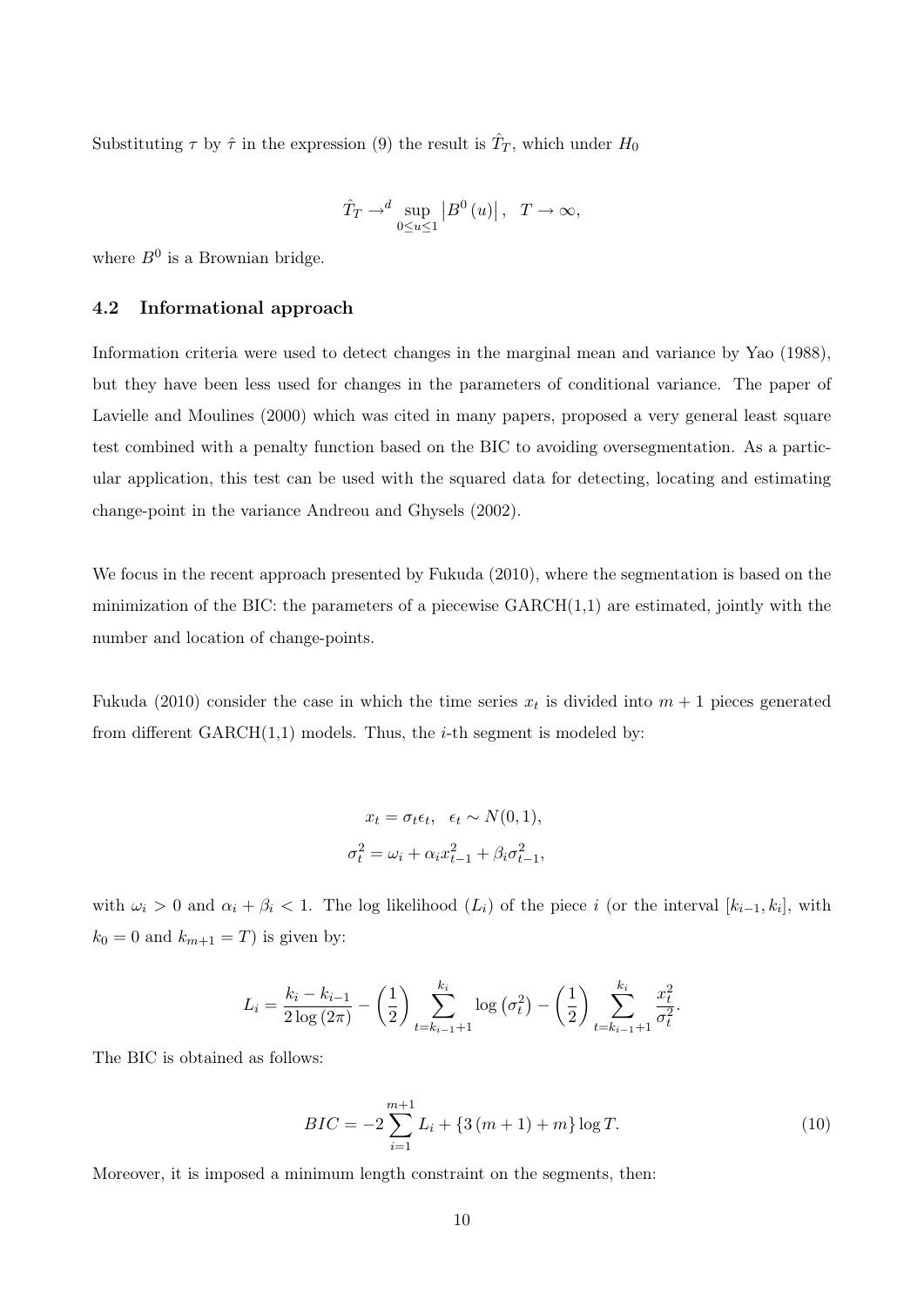$$
k_i - k_{i-1} \ge L, \quad i = 1, ..., m + 1.
$$

L and the maximum number of change-points is predetermined using a visual inspection of the data. The vector of parameters  $(k_1, ..., k_m, \omega_1, ..., \omega_{m+1}, \alpha_1, ..., \alpha_{m+1}, \beta_1, ..., \beta_{m+1})$  was obtained by fixing the maximum value of m and minimizing the BIC from the situation of  $m = 0$ , different locations of  $m = 1$ , until different locations of the  $m_{\text{max}}$  change-points.

For change-points in SVM, information criteria approach was less investigated. Berg et al. (2004) proposed a Bayesian approach based on the deviance information criterion for comparing SVM, but it has not been used for the change-point problem.

#### 4.3 Minimum Description Length and Auto-SEG

In Chapter 2 we presented the Minimum Description Length (MDL) as a criterion to select the model that achieves the best compression of the data, in particular for piecewise autoregressive processes as in the method Auto-PARM (Davis et al. (2006)). Following the same idea, in Davis et al. (2008) MDL is used in a more general way by the Auto-SEG (for automatic segmentation) procedure, for GARCH and SVM among others.

Let m be the unknown number of change-points of the process  $x_t$  of length T. Moreover, let  $k_j$ ,  $j = 1, ..., m$  be the change-point between the j-th and  $(j + 1)$ -th segments, and set  $k_0 = 1$  and  $k_{m+1} = T + 1$ . The j-th piece of the time series  $\{x_t\}$  is modeled by a stationary time series  $\{x_{t,j}\}$ such that:

$$
x_t = x_{t+1-k_{j-1},j} \quad k_{j-1} \le t < k_j,
$$

where the pieces are independent with stationary distribution  $p_{\theta_j}$  (.), and  $\theta_j$  is a member of the parameter space  $\Theta_j$  with  $\theta_j \neq \theta_{j+1}, j = 1, ..., m$ . The dimension of  $\theta_j$  and its parameter space  $\Theta_j$  may vary with  $j$  and can be unknown.

The j-th piece of the process  $\{x_t\}$  can be modelled, for example, as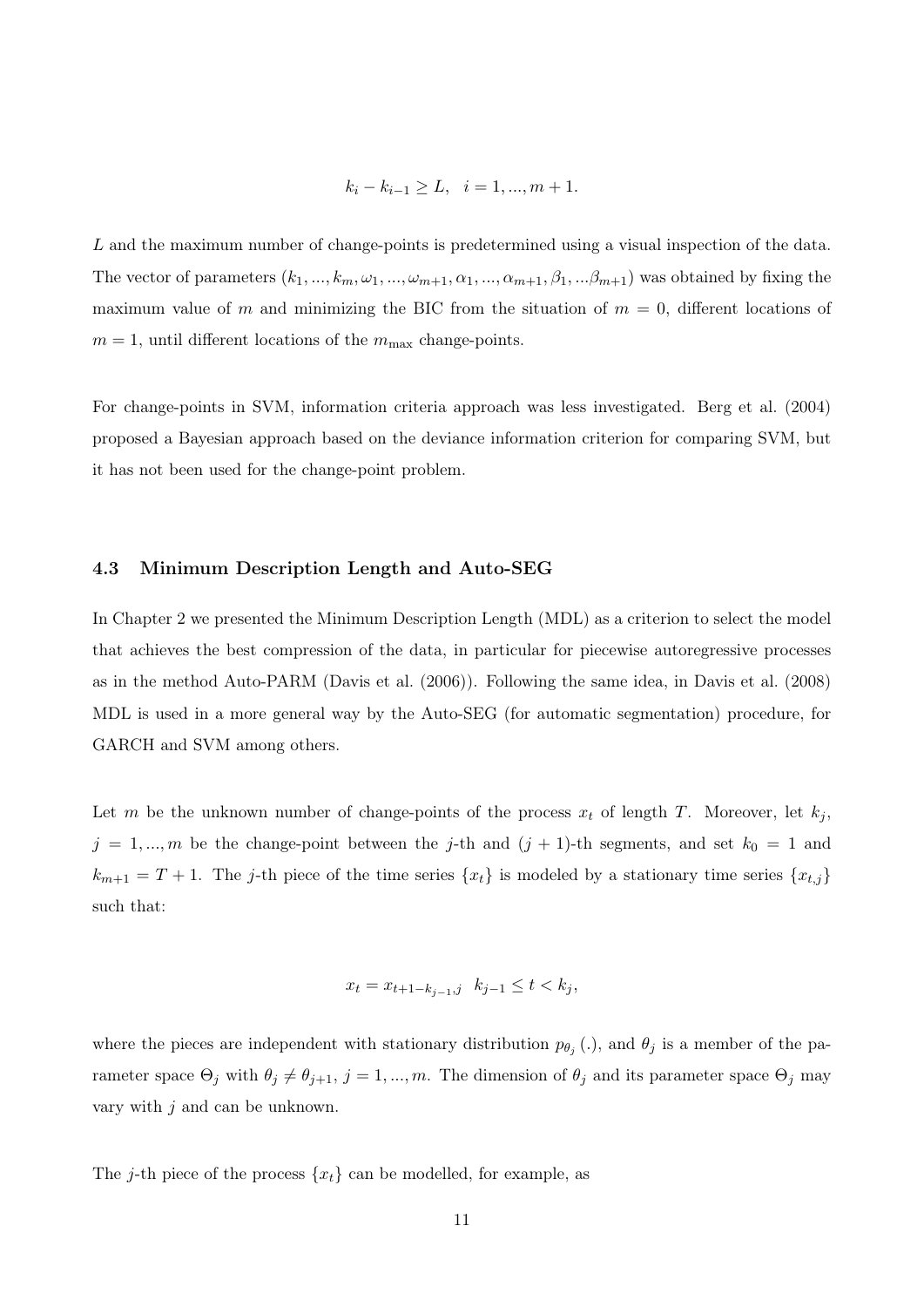• a GARCH $(p_i, q_i)$  model; i.e

$$
x_{t,j} = \sigma_{t,j} \epsilon_{t,j}, \quad t = ..., -1, 0, 1, ...,
$$
  
\n
$$
\sigma_{t,j}^2 = \alpha_{0,j} + \alpha_{1,j} x_{t-1,j}^2 + ... + \alpha_{p_j,j} x_{t-p_j,j}^2
$$
  
\n
$$
+ \beta_{1,j} \sigma_{t-1,j}^2 + ... + \beta_{q_j,j} \sigma_{t-q_j,j}^2 \quad t = ..., -1, 0, 1, ...,
$$
\n(11)

subject to constraints  $\alpha_{0,j} > 0$ ,  $\alpha_{i,j} \geq 0$ ,  $\beta_{i,j} \geq 0$ ,  $i = 1, ..., m + 1$  and  $\alpha_{1,j} + ... + \alpha_{p_j, j} + \beta_{1,j} + ...$ ... +  $\beta_{q_j,j}$  < 1. With  $p_j$  and  $q_j$  unknown, then  $\theta_j = (p_j, q_j, \alpha_{0,j}, \alpha_j, \beta_j)$ , where  $\alpha_j$  and  $\beta_j$  are the vectors of  $\alpha_i$ s and  $\beta_i$ s in equation (12) respectively.

• a  $\text{ARSV}(p_i)$  model; i.e.

$$
x_{t,j} = \sigma_{t,j} \epsilon_{t,j}, \quad t = ..., -1, 0, 1, ...,
$$
  
\n
$$
\log(\sigma_{t^*,j}) = \mu_{0,j} + \phi_{1,j} \log(\sigma_{t^*-1}) + ... + \phi_{p_j,j} \log(\sigma_{t^*-p_j,j}) + \eta_{t,j}, \quad t = ..., -1, 0, 1, ....
$$
\n(12)

The problem of finding the best segmentation is solved using the Minimum Description Length (MDL) principle of Rissanen (1989). As mentioned in the Chapter 2, using the MDL for the model selection problem, consists of select the model  $\mathcal{M} \in \mathcal{F}$  that achieves the best compression of the data, where  $\mathcal F$ is a family of candidate models. Thus, the MDL principle defines as the best model of  $\mathcal{F}$ , as the one that produces the shortest code length that completely describes the observed data  $\mathbf{x} = (x_1, x_2, ..., x_T)$ .

The code length of an object is defined as the memory space required to store that object. In the applications of MDL principle, a classical way to store  $x$  is to split it in two components: the adjusted model  $\hat{\mathcal{M}}$  and the portion of x not explained by the model, the residuals, denoted by  $\hat{\mathbf{e}} = \mathbf{x} - \hat{\mathbf{x}}$ , where  $\hat{\mathbf{x}}$  is the fitted vector for **x**. If  $CL_{\mathcal{M}}(z)$  denotes the code length of the object z using model M, then is obtained the following decomposition:

$$
CL_{\mathcal{M}}(\mathbf{x}) = CL_{\mathcal{M}}\left(\hat{\mathcal{M}}\right) + CL_{\mathcal{M}}\left(\hat{\mathbf{e}}/\hat{\mathcal{M}}\right),
$$

where  $CL_{\mathcal{M}}(\hat{\mathcal{M}})$  represent the code length of the fitted model and  $CL_{\mathcal{M}}(\hat{\mathbf{e}}/\hat{\mathcal{M}})$  and is the code length of the corresponding residuals conditional on the fitted model  $\mathcal{\hat{M}}$ . The MDL principle suggests that the best piecewise model  $\hat{M}$  is the minimizer of  $CL_{\mathcal{M}}(\mathbf{x})$ . The authors decompose  $CL_{\mathcal{M}}(\hat{M})$ in:

$$
CL_{\mathcal{M}}(m) + CL_{\mathcal{M}}(k_1, ..., k_m) + CL_{\mathcal{M}}(\xi_1, ..., \xi_{m+1}) + CL_{\mathcal{M}}(\hat{\psi}_1, ..., \hat{\psi}_{m+1})
$$
  
= CL\_{\mathcal{M}}(m) + CL\_{\mathcal{M}}(T\_1, ..., T\_{m+1}) + CL\_{\mathcal{M}}(\xi\_1, ..., \xi\_{m+1}) + CL\_{\mathcal{M}}(\hat{\psi}\_1, ..., \hat{\psi}\_{m+1}).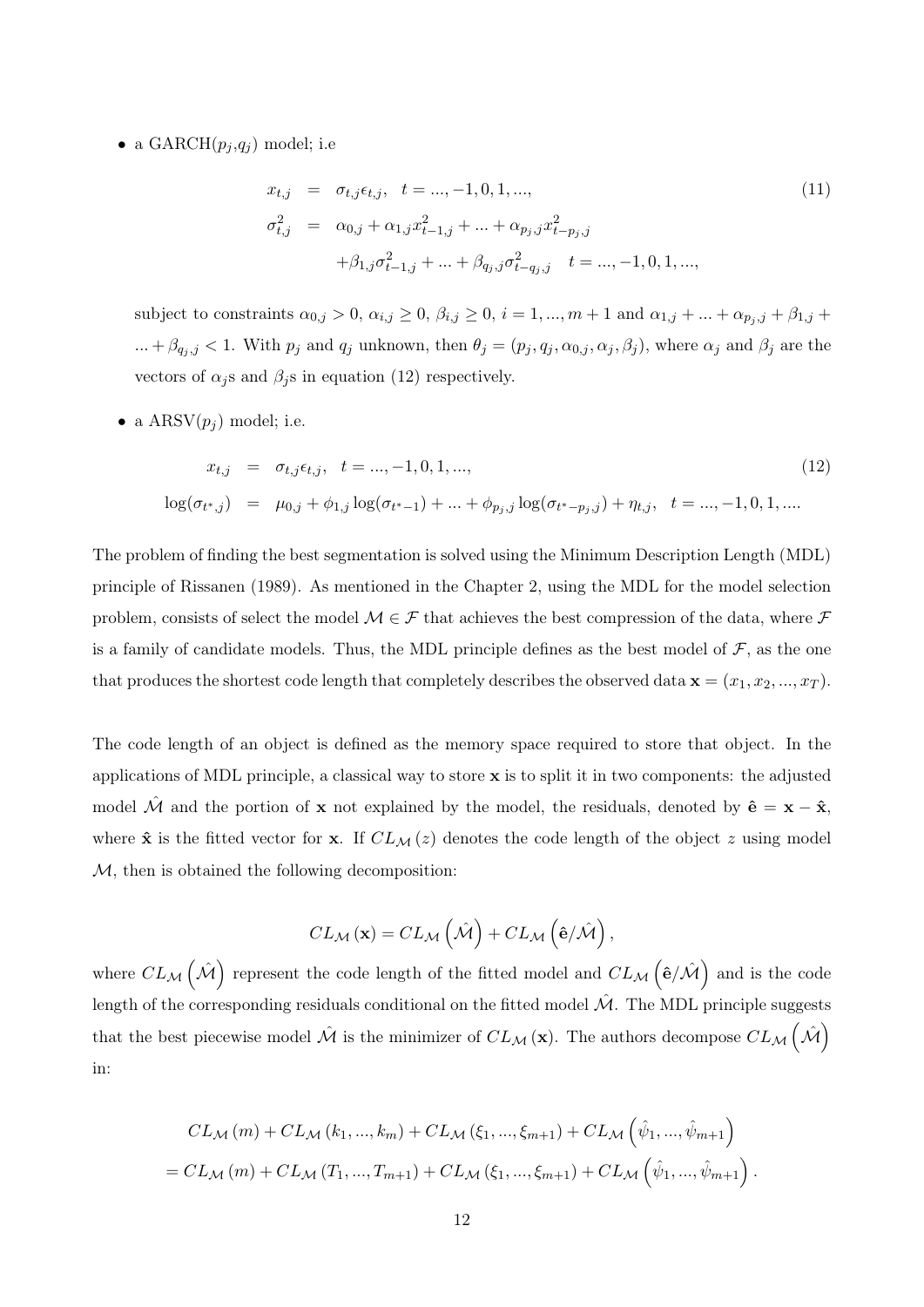where  $k_j$  are the change-points periods, m the number of change-points,  $\xi_j$  collects the  $c_j$  integervalued parameters (i.e. unknown orders of the model) and  $\psi_j$  contains the  $d_j$  real-valued parameters. Behind the last equation, the idea is that complete knowledge of  $(k_1, ..., k_m)$  implies the complete knowledge of  $(T_1, ..., T_{m+1})$  and *viceversa*. The  $CL_{\mathcal{M}}(m) = \log_2 m$ ,  $CL_{\mathcal{M}}(T_j) = \log_2 T$  for all j, and,  $CL_{\mathcal{M}}\left(\hat{\psi}_j\right) = \frac{d_j}{2} \log_2 T_j$ . Moreover,  $CL_{\mathcal{M}}\left(\xi_j\right) = \sum_{k=1}^c j \log_2 \xi_{kj}$ , where  $\xi_{kj}$  is the kth entry of  $\xi_j$ .

Combining these results is obtained:

$$
CL_{\mathcal{M}}\left(\hat{\mathcal{M}}\right) = \log_2 m + (m+1)\log_2 T + \sum_{j=1}^{m+1} \sum_{k=1}^{c_j} \log_{2kj} + \sum_{j=1}^{m+1} \frac{d_j}{2} \log_2 T_j.
$$

The code length for the residuals,  $CL_{\mathcal{M}}(\hat{\mathsf{e}}/\hat{\mathcal{M}})$  as demostrated by Rissanen, is equal to the negative of the log-likelihood of the fitted model  $\mathcal{M}$ , denoted as  $L(\psi_j, \mathbf{x_j})$ .

Thus, the formula of the MDL is given by

$$
\log_2 m + (m+1)\log_2 T + \sum_{j=1}^{m+1} \sum_{k=1}^{c_j} \log_2 \xi_{kj} + \sum_{j=1}^{m+1} \frac{d_j}{2} \log_2 T_j - \sum_{j=1}^{m+1} L\left(\hat{\psi}_j, \mathbf{x}_j\right),\tag{13}
$$

where the last addend is obtained from the assumption that the pieces are independent.

For instance, in the GARCH(1,1) model presented in (2),  $p_j = 1$ ,  $q_j = 1$  are the integer-valued parameters j representing the model orders and  $\omega$ ,  $\beta$  and  $\alpha$  are the real-valued parameters  $\psi_j$ . Thus,  $\theta_j = (1, 1, \omega, \beta, \alpha)$ ,  $c_j = 2$  and  $d_j = 3$ . The corresponding MDL is then,

$$
\log_2 m + (m+1)\log_2 n + \sum_{j=1}^{m+1} \frac{3}{2} \log n_j - \sum_{j=1}^{m+1} L(\hat{\psi}_j, \mathbf{x_j}).
$$

Davis et al. (2006) showed that the best-fitted model obtained by the minimization of the MDL principle is a non trivial issue because the search space has a enormous dimension. They use a genetic algorithm to solve this problem, providing an automatic method for multiple change-point detection, location and estimation.

#### 4.4 The spectrum of locally stationary processes and Auto-SLEX

This is a non-parametric procedure introduced by Ombao et al. (2002) for detecting change-point in the variance of a time series. Given its non-parametric nature, it does not depend on the model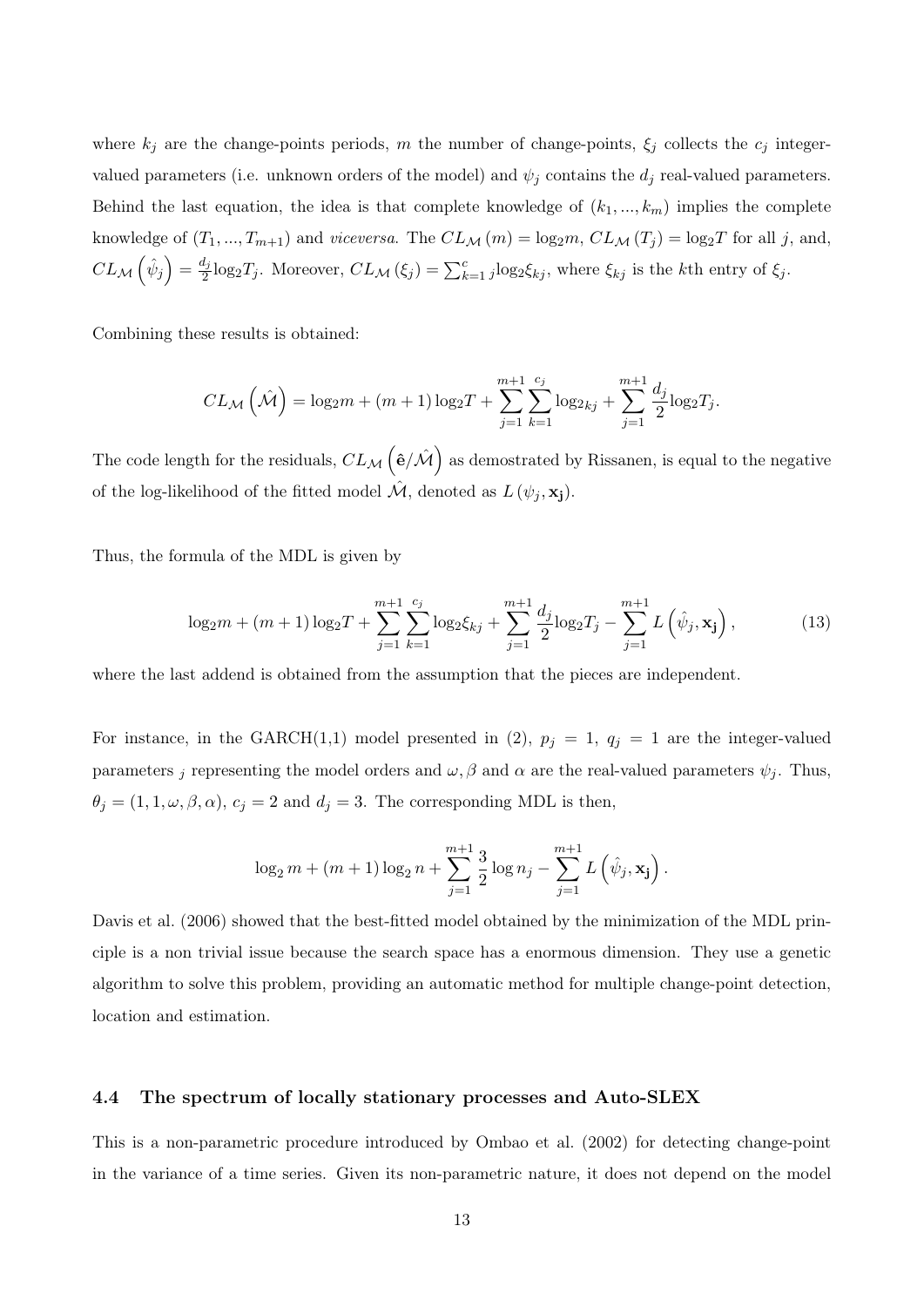assumed. Thus, in principle, Auto-SLEX could be applied to data with conditional heteroskedasticity.

The basis is the Cramer representation of locally stationary processes, that generalizes the Fourier vectors which are perfectly localized in frequency, but they cannot adequately represent non stationary time series, i.e., the time series with spectra that change over time. Since Fourier vectors are perfectly localized in frequency, they are ideal at representing stationary time series. However, they cannot adequately represent non stationary time series, i.e., the time series with spectra that change over time. Ombao et al. (2002) create SLEX vectors which are simultaneously orthogonal and localized in time and frequency. They are calculated by applying a projection operator on the Fourier vectors, consisting on two specially constructed smooth windows. Then, a SLEX basis vector  $\phi_{S,\omega}(t)$  for the time block  $[\alpha_0, \alpha_1]$  and oscillating at frequency  $\omega$ , has support on the discrete time block  $S =$  $\{\alpha_0 - \epsilon + 1, ..., \alpha_1 - \epsilon\}$  and has the form

$$
\phi_{S,\omega}(t) = \Psi_{S,+}(t) \exp\left(i2\pi\omega \frac{t}{|S|}\right) + \Psi_{S,-}(t) \exp\left(-i2\pi\omega \frac{t}{|S|}\right)
$$
(14)

where  $\omega \in [-1/2, 1/2], |S| = \alpha_1 - \alpha_0$ ,  $\epsilon$  is a small overlap between two consecutive time blocks which ensures smoothness in the transition between them. In Huang et al. (2004), the windows  $\Psi_{S,+}(t)$  and  $\Psi_{S,-}(t)$  take the form

$$
\Psi_{S,+}(t) = r^2 \left(\frac{t - \alpha_0}{\epsilon}\right) r^2 \left(\frac{\alpha_1 - t}{\epsilon}\right)
$$
\n
$$
\Psi_{S,-}(t) = r \left(\frac{t - \alpha_0}{\epsilon}\right) r \left(\frac{\alpha_0 - t}{\epsilon}\right) - r \left(\frac{t - \alpha_1}{\epsilon}\right) r \left(\frac{\alpha_1 - t}{\epsilon}\right)
$$

where  $r$  (.) is called a "rising cut-off function". Huang et al. (2004) use the sine rising cut-off function

$$
r(u) = \sin\left(\frac{\pi}{4}\left(1+u\right)\right), \quad \text{where } u \in [-1,1]. \tag{15}
$$

Other types of rising cut-off functions may be used (see Wickerhauser and Chui (1994) for details).

The SLEX library is a collection of bases, each having orthogonal vectors with time support, which are obtained by segmenting the time series, of length  $T$ , in a dyadic way. We explain the dyadic algorithm in section (??). Let  $S(j, b)$  be the block b on level j and  $M_j = T/2^j$  the length of the block j, with  $j = 0, ..., J$  and J the finest resolution level. The SLEX transform consists of the set of coefficients corresponding to all the SLEX vectors defined in the library. The SLEX coefficients on block  $S = S(j, b)$  are defined by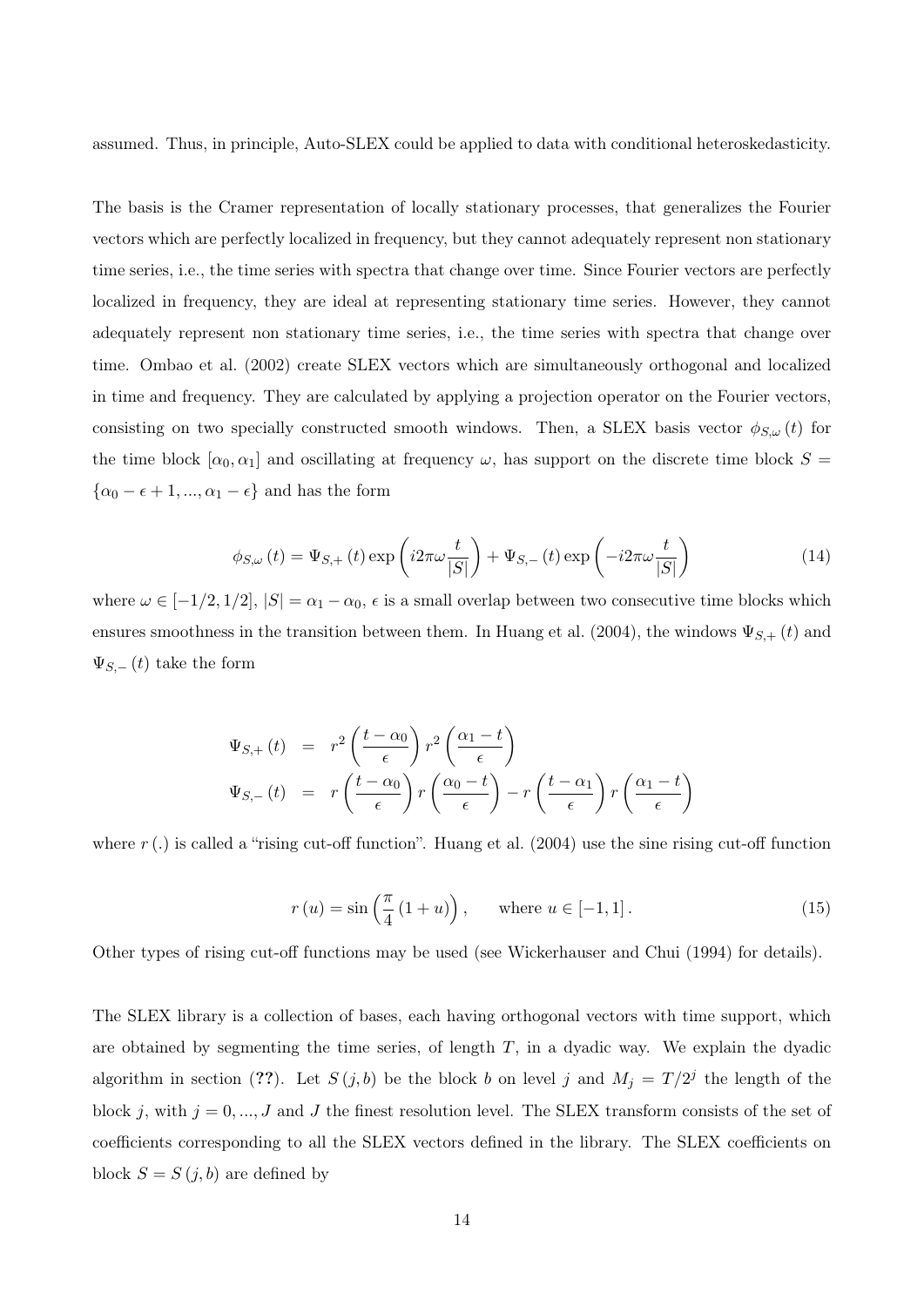$$
\hat{\theta}_{S,k} = \frac{1}{\sqrt{M_j}} \sum_{t} x_{t,T} \overline{\phi_{S,\omega_k}(t)},
$$
\n(16)

where the fundamental frequency is  $\omega_k = k/M_j$  and  $k = -M_j/2+1, ..., M_j/2$ . The SLEX periodogram, an analogue of the Fourier periodogram for a stationary process, is defined to be

$$
\hat{\alpha}_{S,k} = \left| \hat{\theta}_{S,k} \right|^2. \tag{17}
$$

After computing the SLEX transform a well-defined cost is computed at each of the blocks. For example, the cost function of the block  $S(j, b)$  could be

Cost 
$$
(j, b)
$$
 = 
$$
\sum_{k=-M_j/2+1}^{M_j/2} \log \hat{\alpha}_{S,k} + \beta \sqrt{M_j},
$$
 (18)

where  $\beta$  is a complexity penalty parameter. The penalty term  $\beta \sqrt{M_j}$  safeguards the procedure from obtaining a segmentation that has too many, or too few, blocks. A small value of  $\beta$  leads to a procedure that tends to select a segmentation with too many small blocks, and this favors the existence of less bias due to the non stationarity. However, having less observations within each block leads to inflated variances of the estimates. A large value of  $\beta$ , on the other hand, leads to a procedure that tends to select a segmentation with very few blocks. Although variance of the estimates is reduced, having too few blocks may lead to bias due to non stationarity (i.e. error due to not splitting a non stationary block). The penalty parameter  $\beta$  can be either approximated or computed via a datadriven procedure. Ombao et al. (2002) set  $\beta = 1$  motivated by Donoho et al. (1998).

The cost for a particular segmentation of the time series is the sum of the costs at all the blocks defining that segmentation. The Best Basis Algorithm is applied to the SLEX transform to obtain the unique orthonormal transform in the SLEX library that has the smallest cost. So, the Best Basis in the SLEX library is the segmentation having the smallest cost.

Let  $B_T$  the best basis selected from the SLEX library and  $\cup S_i$  be the blocks in  $B_T$  (a particular dyadic segmentation of the time series). Define  $M_i$  to be the numbers of points on the block  $S_i$ . Let  $J_T$  to be the highest time resolution level in  $B_T$ , i.e., the smallest time block in  $B_T$  has length  $T/2^{J_T}$ . The frequencies defined on  $S_i$  are the grid frequencies  $\omega_{k_i} = k_i/M_i$  for  $k_i = -M_i/2+1, ..., M_i/2$ . The spectral representation of  $x_{t,T}$  is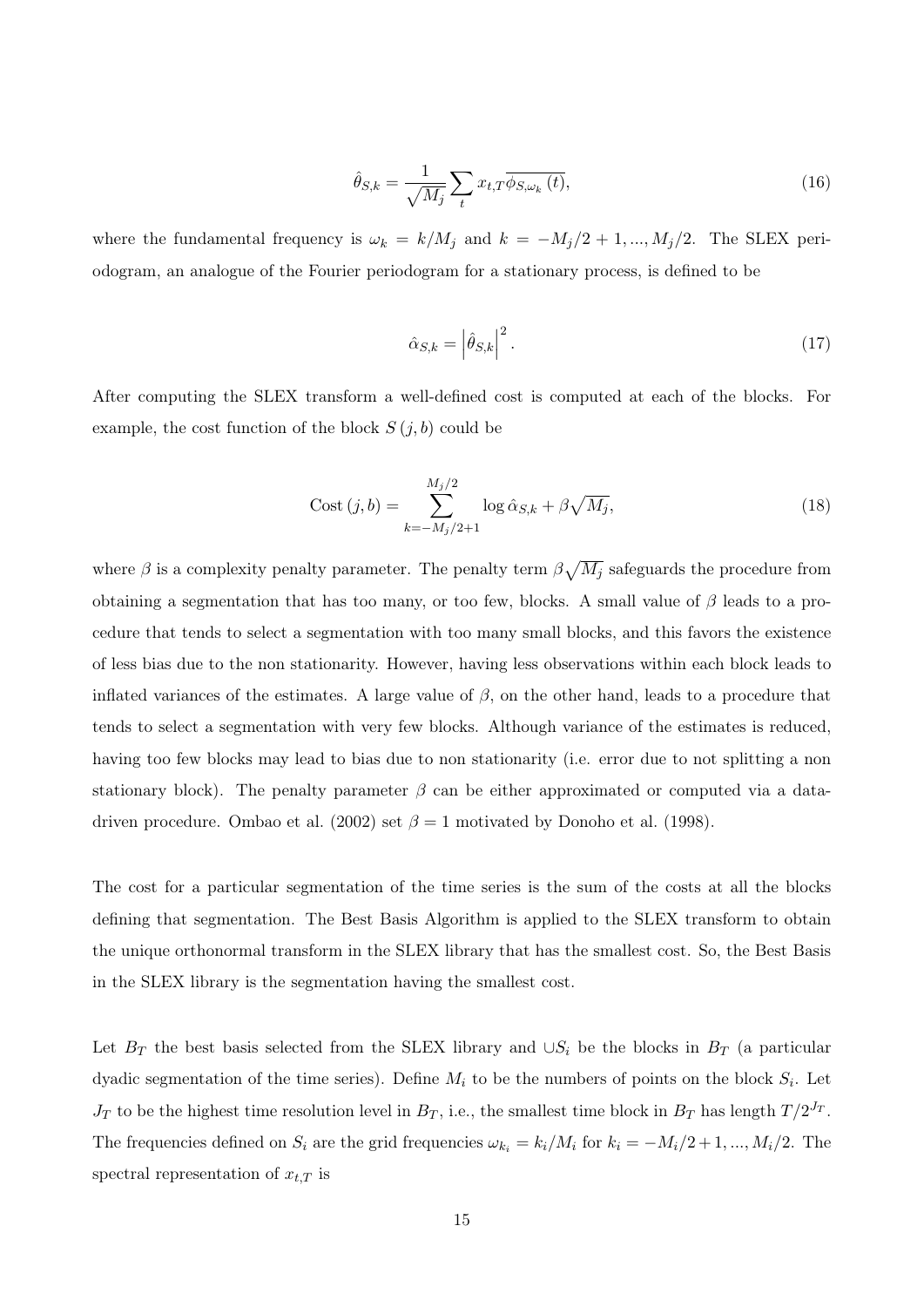$$
x_{t,T} = \sum_{\cup S_i \sim B_T} \frac{1}{\sqrt{M_i}} \sum_{k=-M_i/2+1}^{M_i/2} \theta_{i,k,T} \phi_{i,k} \left(t\right) z_{i,k} \tag{19}
$$

where  $\theta_{i,k,T}$  is the transfer function on time block  $S_i$  and frequency k;  $\phi_{i,k}$  is the SLEX basis vector oscillating at frequency k and having support at block  $S_i$ ; and  $z_{i,k}$  is a orthonormal random process with finite fourth moment.

## 5 Strenghs and limitations of the previous procedures

The procedures presented above were examined by several authors by studying the theoretical properties of the statistics and performing Monte Carlo simulation experiment for assessing their size and power properties. In general, cusum methods have the advantage of being non-parametrical o semi-parametrical methods that can be easily implemented, and do not require parameter estimation. The same issue is valid for Auto-SLEX, which is a non-parametric procedure.

The main strengh of the model-based procedures is that they consider the theoretical properties of the data generating process, taking into account the dynamic structure of the time series. The advantage of this aspect is that using parametric procedures, it is possible to determine which is the parameter shifting. Galeano and Tsay (2010) stated that depending on what is the parameter changing, the effects on the time series could be very different. They examined the consequences of a shift in the individual parameters of the  $GARCH(1,1)$  on the unconditional variance and the kurtosis. They showed that a change in  $\omega$  remains constant the kurtosis, but produces a permanent change in the volatility level. A change in  $\alpha$  or in  $\beta$  produces a permanent change in both the volatility level and the excess kurtosis, such that the variance level increases if  $\alpha$  and/or  $\beta$  increases, and it decreases otherwise. However, if the innovations  $\epsilon_t$  are normally distributed, a change in  $\omega$  has a larger influence in the excess kurtosis than a change in  $\beta$ , if both have the same size.

In what follows we present some findings presented in the literature about the procedures mentioned above.

With respect to IT statistic, it was designed by Inclán and Tiao (1994) for iid data with zero mean. When the analysed data is serial correlated, its power porperties are severely affected and the statistic does not perform well when the process is not iid.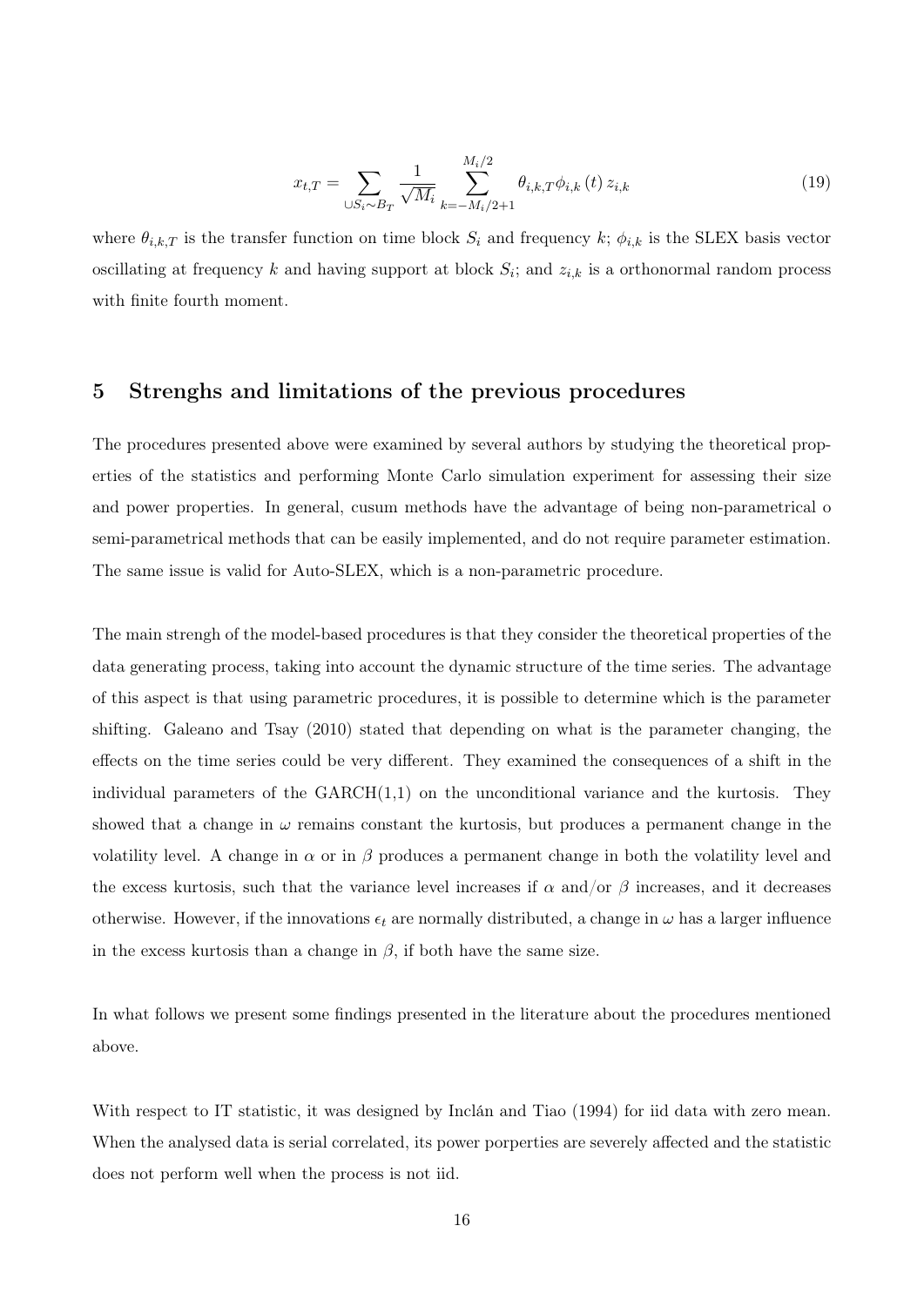IT is affected by the presence of outliers. Thus, Inclán and Tiao (1994) suggested to complement the test for variance changes with a procedure for outlier detection. For instance, looking at the plots of  $D_k$ , because a big outlier would create a significant peak that might not be due to a variance change. In most cases it is easy to detect outliers affecting the  $D_k$  plot, because they will appear as sudden jumps; the slope of the  $D_k$  would not be changed.

As showed by Inclán and Tiao (1994), IT puts more weight near the middle of the series. They demonstrated that the estimator  $\hat{k}^*$ , which is the point where the maximum is achieved, is skewed distributed and biased to the middle of the time series. The skewness depends both of  $k^*$  and the variance ratio of  $H_0$  with respect  $H_1$ . What makes the statistics work well is that the mode of  $\hat{k}^*$ is exactly at the point where the change in variance occurs. The values of  $\hat{k}^*$  become increasingly concentrated around the true change-point as the sample size increases or as the variance ratio increases. Another implication of the skewness in the distribution of  $\hat{k}^*$  is that if the smaller variance correspond to the shorter segment of the series, then it will be harder to find the change-point using the statistic proposed.

Aggarwal et al. (1999), Malik (2003), Malik and Hassan (2004), Morana and Beltratti (2004), Nouira et al. (2004), Hyung et al. (2009) among others used the IT statistic to detect change-points in time series of financial returns. Kim et al.  $(2000)$  considered the application of IT statistic to  $GARCH(1,1)$ processes taking in account of the fact that the unconditional variance is a functional of GARCH parameters, and their change can be detected by examining the existence of a change in the unconditional variance. They modify the IT test, allowing GARCH errors and concluded that their test performs appropriately in GARCH models under some limited conditions. Andreou and Ghysels (2002) showed via Monte Carlo simulation that IT test has power and size distorsions when applied to dependent data, particularly GARCH models, though it is not as powerful as other tests like KL.

The most important virtue of KL cusum test is that it was designed to detect and locate changes in the unconditional variance, when the time series is heteroskedastic. Kokoszka and Leipus (2000) prove its consistency. Sansó et al. (2004) studied the KL statistic performance with conditional heteroskedastic processes and suggested that it is a robust method, valid for detecting structural breaks under fairly general conditions. The properties of KL statistic were also analysed by Andreou and Ghysels (2002) and Pooter and Dijk (2004), finding that the test has good power but it can suffer of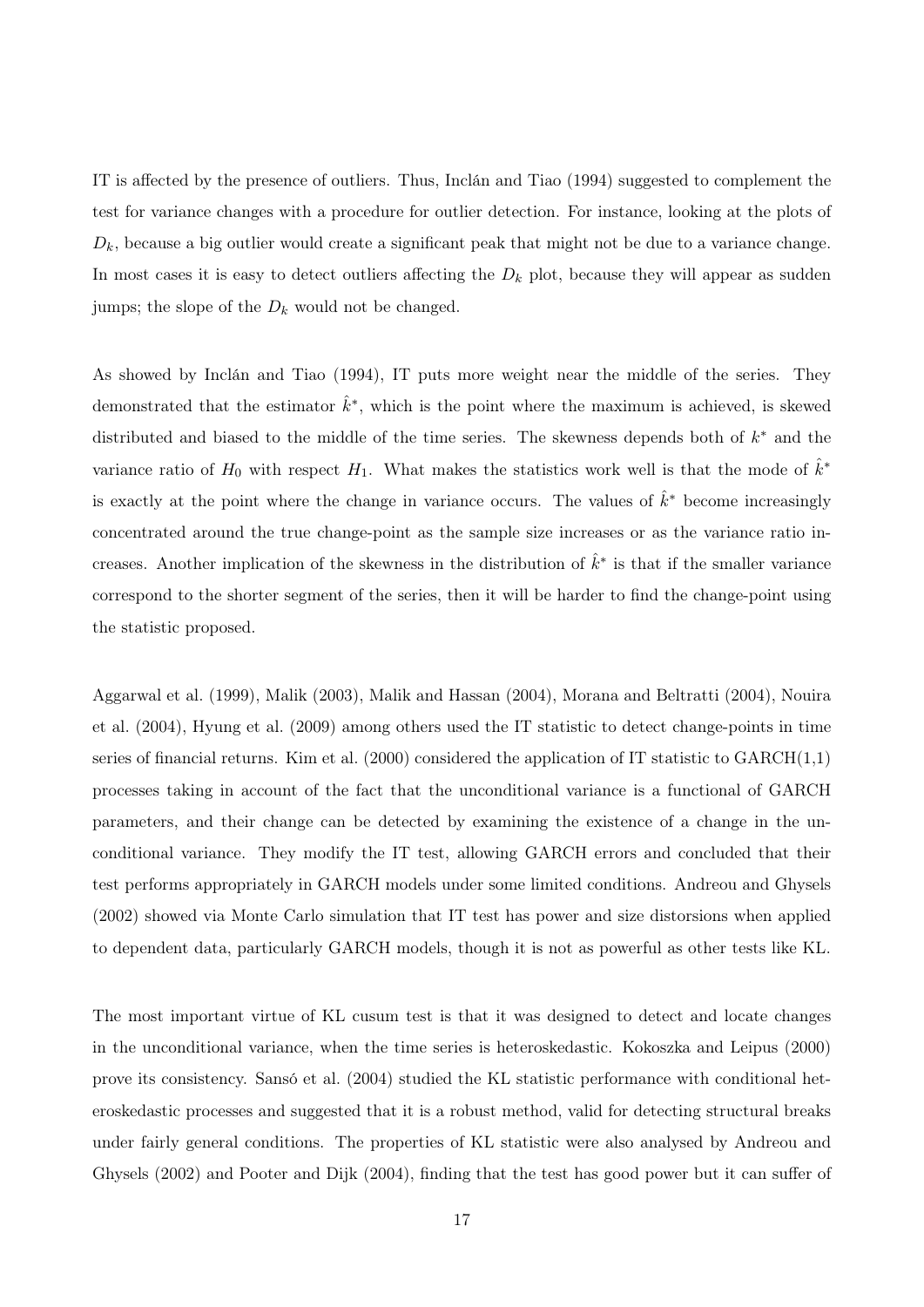severe size distorsions. In the paper of Pooter and Dijk (2004), KL is applied to examine changes in the unconditional variance of a set of emerging stock market returns.

Unlike the other cusum procedures, the LEE cusum statistic needs the estimation of the parameters of the GARCH model. Lee et al. (2003) argumented that in linear processes a change in the variance of the observations, imply a change in the errors. Thus, a test for a variance change can be performed based on the errors rather than the observations themselves. Furthermore, the test based on the errors performs better than the one based on the observations since the latter is subject to serious power losses when the data is highly correlated. Other authors were interested in cusums of squares of the residuals of a GARCH model. For instance, Kulperger and Yu (2005) constructed high moment partial sum processes of residuals (from squares until fourth moment) in a GARCH model and provide interesting diagnostic tools.

Fukuda (2010) approach using the BIC to detect, locate and estimate change-points for GARCH models was examined and compared with KL statistic and other information criterion by performing some simulation experiments. The test size resulted very small (0.000) and the frequency count of correctly selecting one-change model was not high, particularly when the magnitude of the change in the parameters is small. Another important aspect that can be noted from the Table 1 in ?? is that the success of the procedure seems to be sensitive to the selection of the parameter  $L$ , or to the relationship beetween L and the sample size T. For instance, for a  $GARCH(1,1)$  model with  $\alpha = 0.1$  and  $\beta = 0.8$ , where in the first half of the time series,  $\omega = 0.1$  changing in the second half to  $\omega = 0.2$ , the percentage of detected breaks changed from 14.8% to 63%, when T and L changed from 1000 to 2000 and from 300 to 800, respectively. The method is applicated to financial Japanese data. Compared with KL statistic, the BIC computed by estimating a GARCH model obtained a lower power. The merit of the procedure, compared with cusum methods, is that the number and location of the change-points are determined based on a piecewise GARCH model and the estimates in each segment are jointly estimated.

The same applies for Auto-SEG, since it is a model-based procedure, the detection and location of the change-points and the estimation of the parameters of each piece are jointly obtained. In Davis et al. (2008) Auto-SEG was applied to analyse change-points in the SP 500.

Finally, Auto-SLEX was designed as a segmentation method to detect and locate change-points in the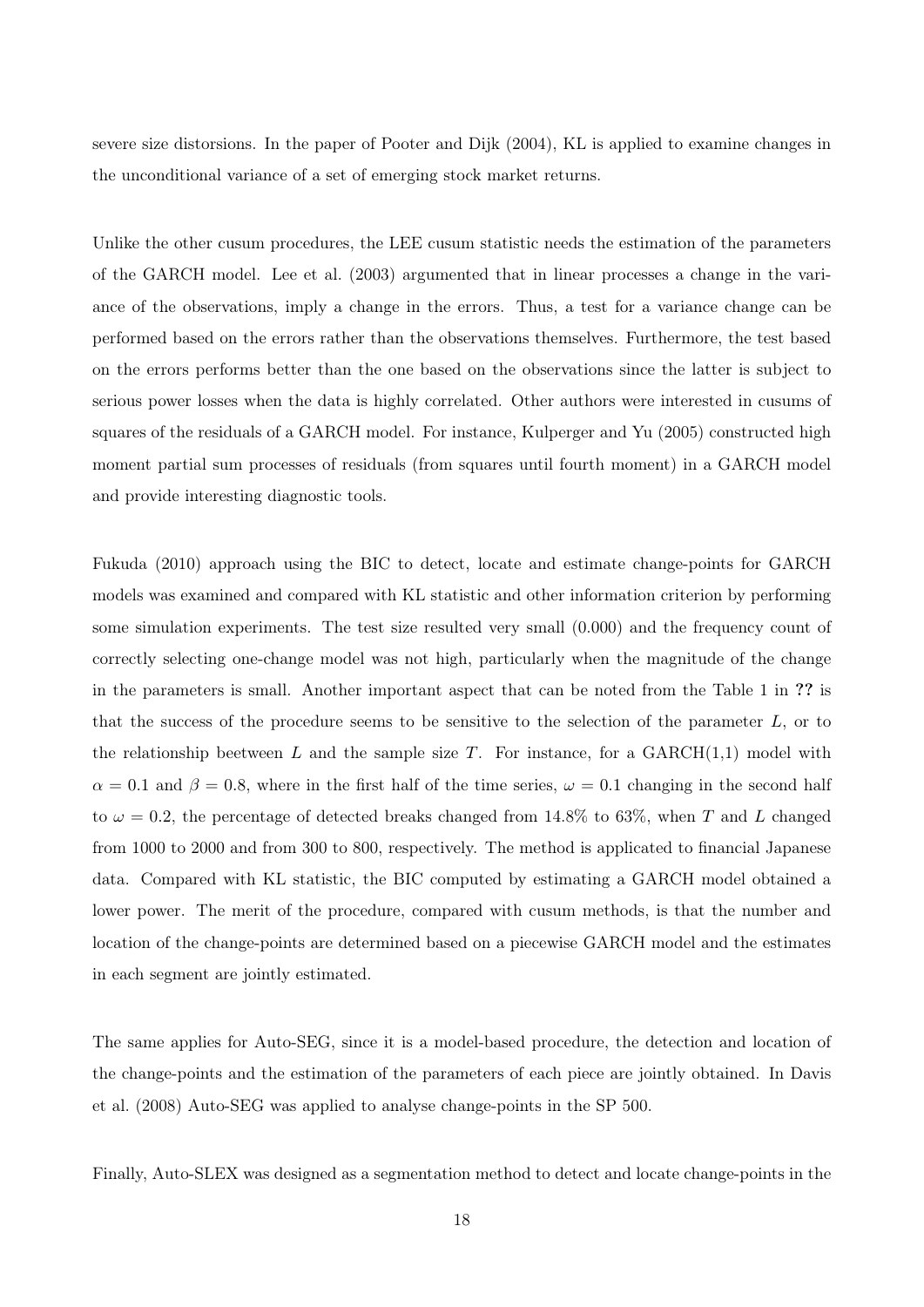unconditional variance. The main problem with this non-parametric procedure is that the segmentation is performed in a dyadic way, making it difficult to properly locate changes away from the cutoffs.

## 6 ARMA models and BIC for detecting and locating change-points in the conditional heteroskedastic processes

Given the good performance of the procedure based on the BIC found in the previous Chapter, we propose an alternative to Fukuda (2010), for detecting changes in the parameters of the conditional heteroskedastic processes.

From equations (1) and (3) a GARCH process can be represented as an  $ARMA(p,q)$  in the squares of  $x_t$ . Recall that an ARCH(1) model can be expressed as an AR(1) in squares, such that

$$
x_t^2 = \omega + \alpha x_{t-1}^2 + u_t,
$$

where  $u_t = x_t^2 - \sigma^2$ . Analogously, a GARCH(1,1) model, can be expressed as an ARMA(1,1), where

$$
x_t^2 = \omega + (\alpha + \beta) x_{t-1}^2 - \beta u_{t-1} + u_t.
$$

Then, we propose to detect a single change-point as follows:

• Estimating an ARMA(p,q) process for the squares,  $x_t^2$ ,  $t = 1, ..., T$  and compute the BIC using the formula (??), denoted as  $BIC_0$ . In that formula,  $\hat{\sigma}^2$  is the conditional maximum likelihood estimator of the variance assuming an  $ARMA(p,q)$  model for  $x_t^2$ .

For instance, an ARCH(1) process can be represented by an AR(1) in the squares of  $x_t$ . Then, the BIC under the hypothesis of no change in the conditional variance can be assessed with

$$
BIC_0 = (T - 1) \log \hat{\sigma}^2 + 3 \log (T - 1)
$$

where  $\hat{\sigma}^2 = \frac{1}{T-1} \sum_{t=2}^T (x_t^2 - \hat{\omega} - \hat{\alpha} x_{t-1}^2)^2$ ,  $\hat{\omega}$ ,  $\hat{\alpha}$  are the conditional maximum likelihood estimators of  $\sigma^2$ ,  $\omega$ ,  $\alpha$ .

For the GARCH(1,1) model, one more parameter is estimated. Then,

$$
BIC_0 = (T - 1) \log \hat{\sigma}^2 + 4 \log (T - 1)
$$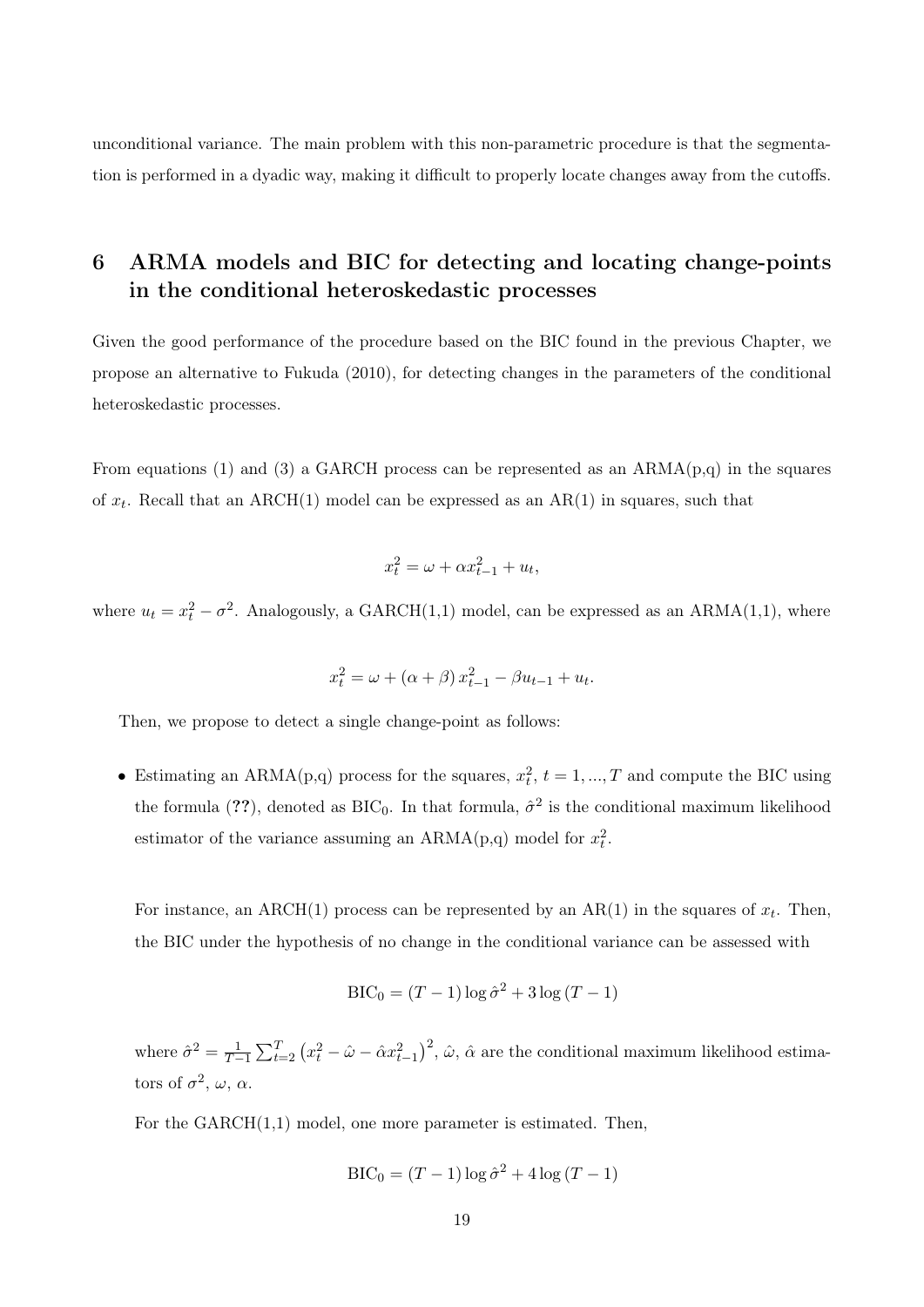where  $\hat{\sigma}^2 = \frac{1}{T-1} \sum_{t=2}^T \left( x_t^2 - \hat{\omega} - \left( \hat{\alpha} + \hat{\beta} \right) x_{t-1}^2 - \hat{\beta} \hat{u}_{t-1} \right)^2$ ,  $\hat{\omega}$ ,  $\hat{\alpha}$ ,  $\hat{\beta}$  are the conditional maximum likelihood estimators of  $\sigma^2$ ,  $\omega$ ,  $\alpha$ ,  $\beta$ , respectively,  $\hat{u}_t = x_t^2 - \hat{\sigma}_t^2$  and  $\hat{u}_0 = 0$ .

• Estimating a piecewise ARMA(p,q) for the pieces  $x^2 (1 : k)$  and  $x^2 (k + 1 : T)$ , where  $k =$ 1, ..., T. We denote with  $x^2(i : j)$  the vector of squares of  $x_t$ , from the observation i to the observation  $i$ . Compute the BIC corresponding to each segmentation by using the equation (6) and take the minimum, denoted as BIC<sub>1</sub>. In that formula,  $\hat{\sigma}_1^2$  and  $\hat{\sigma}_2^2$  are the conditional maximum likelihood estimators of the variance before and after the change-point, assuming a piecewise  $ARMA(p,q)$  model for  $x_t^2$ . Thus, for the  $ARCH(1)$  process with a single change-point in  $k = 1, ..., T$ ,

$$
BIC_1 = (k-1)\log\hat{\sigma}_1^2 + (T-k)\log\hat{\sigma}_2^2 + 6\log(T-1)
$$
\n(20)

where  $\hat{\sigma}_1^2 = \frac{1}{k-1} \sum_{i=2}^k (x_i^2 - \hat{\omega}_1 - \hat{\alpha}_1 x_{t-1}^2)^2$  and  $\hat{\sigma}_2^2 = \frac{1}{T-k} \sum_{i=k+1}^T (x_i^2 - \hat{\omega}_2 - \hat{\alpha}_2 x_{t-1}^2)^2$ ,  $\hat{\omega}_1$ ,  $\hat{\alpha}_1$ ,  $\hat{\omega}_2$ and  $\hat{\alpha_2}$  are the conditional maximum likelihood estimators of  $\sigma_1^2$ ,  $\sigma_2^2$ ,  $\omega_1$ ,  $\alpha_1$ ,  $\omega_2$  and  $\alpha_2$ , with  $\alpha_i, \omega_i, i = 1, 2$ , the parameters before and after the change-point, respectively.

For the GARCH(1,1) model,

$$
BIC_1 = (k-1)\log\hat{\sigma}_1^2 + (T-k)\log\hat{\sigma}_2^2 + 8\log(T-1)
$$

where  $\hat{\sigma}_1^2 = \frac{1}{k-1} \sum_{i=2}^k (x_i^2 - \hat{\omega}_1 - (\hat{\alpha}_1 + \hat{\beta}_1) x_{t-1}^2 - \hat{\beta}_1 \hat{u}_{t-1})^2$  and  $\hat{\sigma}_2^2 = \frac{1}{T-k} \sum_{i=k+1}^T (x_i^2 - \hat{\omega}_2 - (\hat{\alpha}_1 + \hat{\beta}_1) x_{t-1}^2 - \hat{\beta}_1 \hat{u}_{t-1})^2$  and  $\hat{\sigma}_2^2 = \frac{1}{T-k} \sum_{i=k+1}^T (x_i^2 - \hat{\omega}_2 (\hat{\alpha}_2 + \hat{\beta}_2) x_{t-1}^2 - (\hat{\beta}_1 \hat{u}_{t-1})^2$ ,  $(\hat{\omega}_1, \hat{\alpha}_1, \hat{\beta}_1, \hat{\omega}_2, \hat{\alpha}_2)$  and  $\hat{\beta}_2$  are the conditional maximum likelihood estimators of  $\sigma_1^2$ ,  $\sigma_2^2$ ,  $\omega_1$ ,  $\alpha_1$ ,  $\beta_1$ ,  $\omega_2$ ,  $\alpha_2$  and  $\beta_2$ , with  $\omega_i$ ,  $\alpha_i$ ,  $\beta_i$ ,  $i = 1, 2$ , the parameters before and after the change-point, respectively,  $\hat{u}_t = x_t^2 - \hat{\sigma}_t^2$  and  $\hat{u}_0 = 0$ .

• If  $BIC_0 \leq BIC_1$ , there is not a change-point, else there is a change-point in  $\hat{k} = \arg \min BIC_1$ .

If there are multiple change-points, by sequentially repeating this procedure using binary segmentation, multiple change-points can be detected.

The merit of this approach, comparing with that in Fukuda (2010) is that, it arises as an extension of the change-point problem in piecewise linear autocorrelated processes to the case of conditional heteroskedastic processes. Thus, it is not necessary to use non-linear estimation methods and the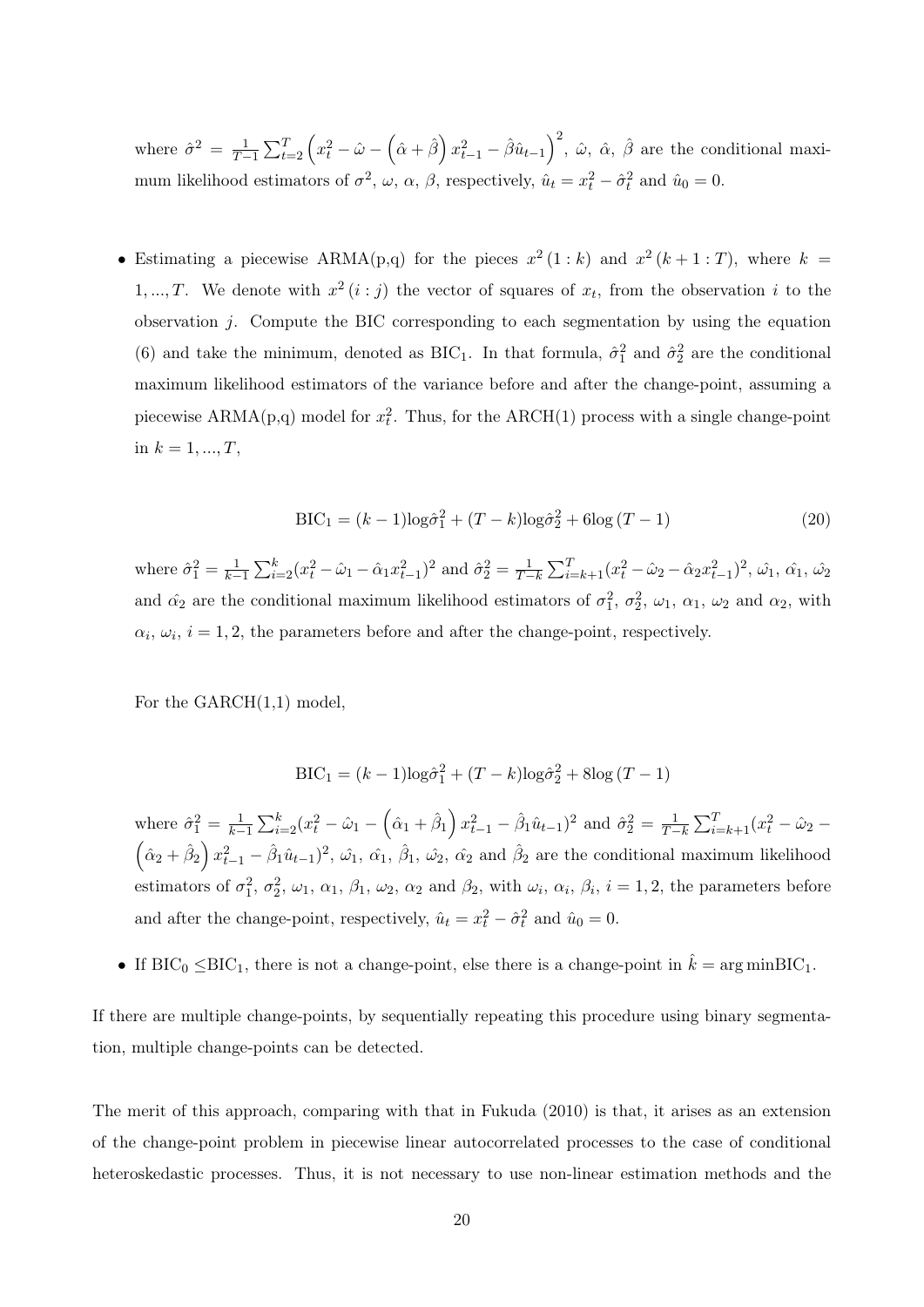algorithm involved becomes more efficient. Since in previous studies, Fukuda (2010) approach resulted with very small size and not enough power compared with other procedures, we proposed this informational approach to compare with the other methods presented above.

## 7 Monte Carlo simulation experiments

In this section we report and discuss results from a set of Monte Carlo simulations experiments, designed to examine and compare the procedures presented above. We will analyse the performance of IT, KL, LEE, BIC from an  $ARMA(p, q)$  applied to  $x_t^2$  (in what follows, BICx2), BIC obtained from the GARCH model (hereinafter, BICgarch, with fixing  $L = 300$ ), Auto-SEG and Auto-SLEX by computing the size and the power for simulated data. For multiple change-point detection by KL, LEE and BIC statistics are combined with binary segmentation.

Since, in the following section we are going to apply these procedures to a financial dataset, and the  $GARCH(1,1)$  was the most recurrent model in financial applications, we consider this model in order to perform the simulation experiments. For comparing with Auto-SEG, the same  $GARCH(1,1)$  models included in Davis et al. (2008) have been used. Simulations are performed with 500 replicates with  $T = 1000$  (1024 for Auto-SLEX). We denote the GARCH parameters as  $\omega_i$ ,  $\alpha_i$  and  $\beta_i$ ,  $i = 1, 2$ , where the subscript i refers to the corresponding piece of the process. Simulated processes are presented in Table (1).

|                | $(\omega_1,\alpha_1,\beta_1)$ | $(\omega_2, \alpha_2, \beta_2)$ | Marginal variance $1^{st}$ piece | Marginal variance $2^{nd}$ piece |
|----------------|-------------------------------|---------------------------------|----------------------------------|----------------------------------|
| 1              | (0.4, 0.1, 0.5)               | (0.4, 0.1, 0.5)                 | 1.000                            | 1.000                            |
| $\overline{2}$ | (0.1, 0.1, 0.8)               | (0.1, 0.1, 0.8)                 | 1.000                            | 1.000                            |
| 3              | (0.4, 0.1, 0.5)               | (0.4, 0.1, 0.6)                 | 1.000                            | 1.333                            |
| 4              | (0.4, 0.1, 0.5)               | (0.4, 0.1, 0.8)                 | 1.000                            | 4.000                            |
| 5              | (0.1, 0.1, 0.8)               | (0.1, 0.1, 0.7)                 | 1.000                            | 0.500                            |
| 6              | (0.1, 0.1, 0.8)               | (0.1, 0.1, 0.4)                 | 1.000                            | 0.200                            |
| 7              | (0.4, 0.1, 0.5)               | (0.5, 0.1, 0.5)                 | 1.000                            | 1.250                            |
| 8              | (0.4, 0.1, 0.5)               | (0.8, 0.1, 0.5)                 | 1.000                            | 2.000                            |
| 9              | (0.1, 0.1, 0.8)               | (0.3, 0.1, 0.8)                 | 1.000                            | 3.000                            |
| 10             | (0.1, 0.1, 0.8)               | (0.5, 0.1, 0.8)                 | 1.000                            | 5.000                            |

Table 1: Piecewise GARCH(1,1) simulated processes

Note that in the cases 1 and 2 the GARCH parameters do not change. In the cases 3, 4, 5 and 6 the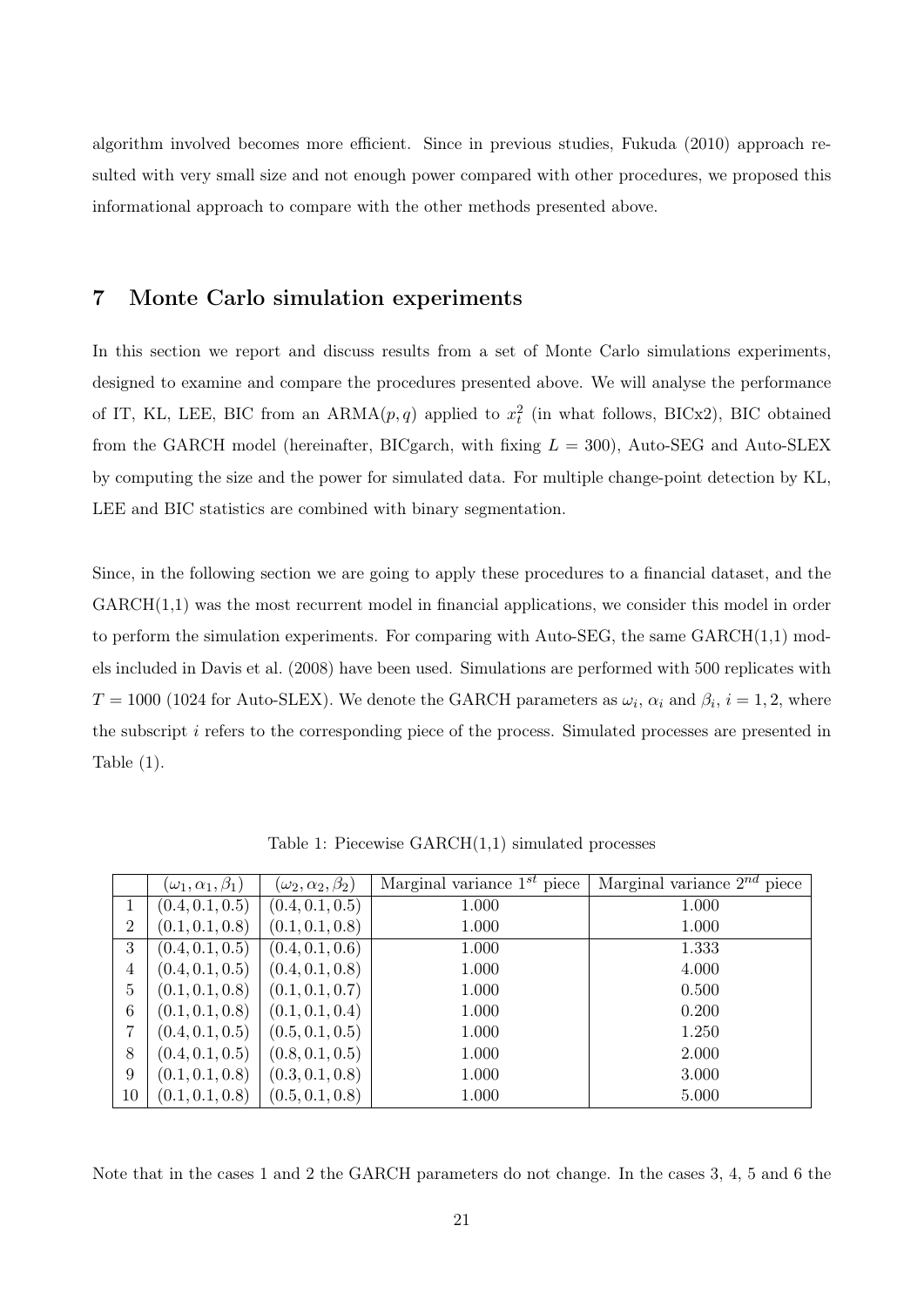persistence of the variance is changing, in the first two cases the persistence is low/moderate and the marginal variance exhibits an increasing, and in the second two cases, the persistence in the first piece is high and the unconditional variance decreases. Finally, in the cases 7, 8, 9 and 10 the constant term in the GARCH is increasing; in both the first two cases with a low/moderate persistence and in the second two with a high persistence. We also analyse the sensitiveness to the magnitude of the break in the cases 3 to 10.

Table 2 presents the proportion of simulation runs for which the correct number of change-points (zero for models 1 and 2; one for the rest) has been detected, for the seven procedures. The Auto-SEG values were taken from Table I of Davis et al. (2008) and are also based on 500 replicates.

As a general feature, the detection rate is influenced by the size of the change in the unconditional variance. The larger is the magnitude of change, the higher is the detection rate. Besides the processes in 1 and 2, this conclusion can be noted by comparing the "even" processes which the change in the marginal variance is higher than the change in the "odd" ones.

Except for BICgarch, which resulted undersized and IT, KL and Auto-SLEX, with a high size, the sizes of the different procedures were appropriate. The undersize exhibited for BICgarch is coherent with the findings in Fukuda (2010) where the frequency count of incorrectly selecting one change model was also 0.000. In other hand, the size distorsions of IT and KL was also obtained in the simulations performed by Andreou and Ghysels (2002) for both statistics, and by Fukuda (2010), for the second one, where the critical values for 95% percentile were on average higher than the asymptotic critical value of 1.36, obtained by the supremum of the Brownian Bridge.

Both in the cases 3 and 5, the persistence is changing in a small magnitude, but in case 3 the procedures exhibited a lower power detecting one change-point than in case 5. This result can have both two explanation: a) on one side, the unconditional variance is changing more in the case 5, which increases the power with respect to the processes in the case 3, and, B) on the other side, in the case 5, the persistence given by  $\alpha + \beta$  is closer to 1, which call an interesting issue referred byAndreou and Ghysels (2002), who showed that closer to the boundaries (i.e.  $\alpha + \beta \approx 1$ ) the power of the procedures seems to improve. The explanation that we found is that, when the persistence is close to 1 and exhibits a change-point, the dynamic of a  $GARCH(1,1)$  process varies more and is easier to detect the change with respect a GARCH(1,1) process with less persistence and a chang-point of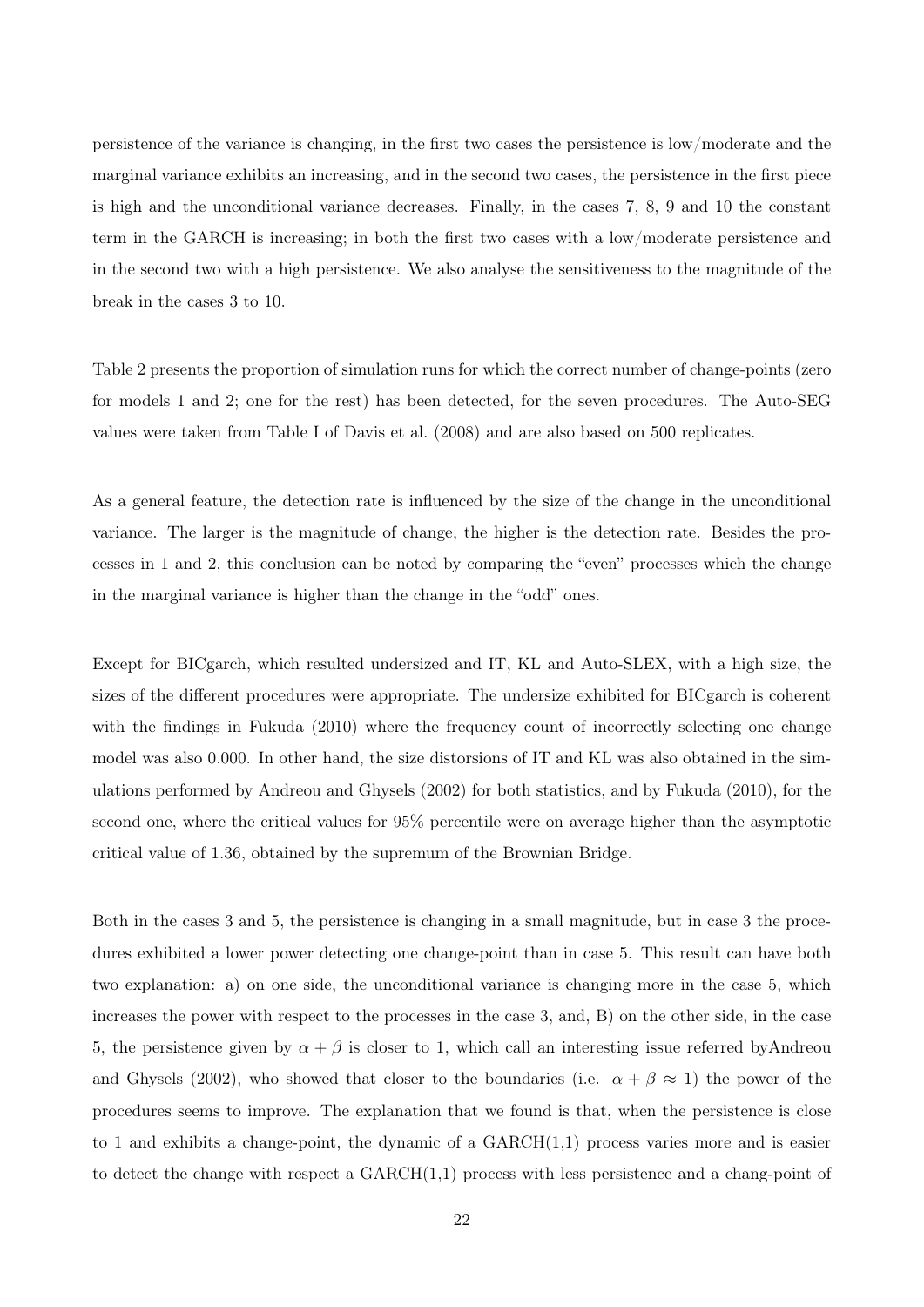the same magnitude. Finally, for the case 3, where detecting the break seems to be difficult for all the procedures, the proposed BICx2 procedure exhibited the highest power (0.728), and only, LEE statistic obtained a nearby proportion of detection (0.694).

When the magnitude of the change in the persistence of the process is higher (cases 4 and 6), all the procedures improve the power, and the same as before, near to the boundaries, the break was more frequently detected (case 6).

For the breaks in the constant of the  $GARCH(1,1)$  (cases 7, 8, 9 and 10) results were similar. For the case 7, with a small persistence and a small magnitude of change, procedures obtained a small rate of detection. The proposed procedure, BICx2, obtained the highest power (0.670), followed by LEE and KL with a similar proportion of detection (0.594 and 0.584, respectively).

In cases 8, 9 and 10, IT procedure pretty improved the power, showing that is a more appropriate test for detecting change-points in the constant of the conditional heteroskedastic processes. Auto-SEG was the procedure exhibiting the highest power for this cases, but the proportion of one break detected by BICx2 exceeded 0.800.

Before applying the statistics and procedures to real datasets is convenient to evaluate their performance for detecting and locating multiple change-point. For this task, except for IT and Auto-SLEX which have their own multiple points searching algorithm, we combine the other statistics with binary segmentation<sup>3</sup>. To illustrate how the procedure work with multiple changes we simulate 1000 replications of the following process:

1. GARCH(1,1) process with  $\omega_1 = 0.1$ ,  $\omega_2 = \omega_3 = 0.5$ ,  $\alpha_1 = \alpha_2 = \alpha_3 = 0.03$ ,  $\beta_1 = \beta_2 = 0.8$  and  $\beta_3 = 0.9$ ,

where  $\omega_i$ ,  $\alpha_i$  and  $\beta_i$ ,  $i = 1, 2, 3$ , denote the parameters in each piece of the process. The changes are located in  $k_1^* = 340$  and  $k_2^* = 680$  and the length of the time series is 1024. The first change-point

<sup>3</sup>Binary segmentation (Scott and Knott (1974), Sen and Srivastava (1975), Vostrikova (1981)) addresses the issue of multiple change-points detection as an extension of the single change-point problem. The segmentation procedure sequentially or iteratively applies the single change-point detection procedure, i.e. it applies the test to the total sample of observations, and if a break is detected, the sample is then segmented into two sub-samples and the test is reapplied. This procedure continues until no further change-points are found. This simple method can consistently estimate the number of breaks (e.g. Bai (1997), Inclán and Tiao (1994)) and is computationally efficient, resulting in an  $O(n \log n)$ calculation (Killick et al. (2011). In practice, binary segmentation become less accurate with either small changes or changes that are very close on time.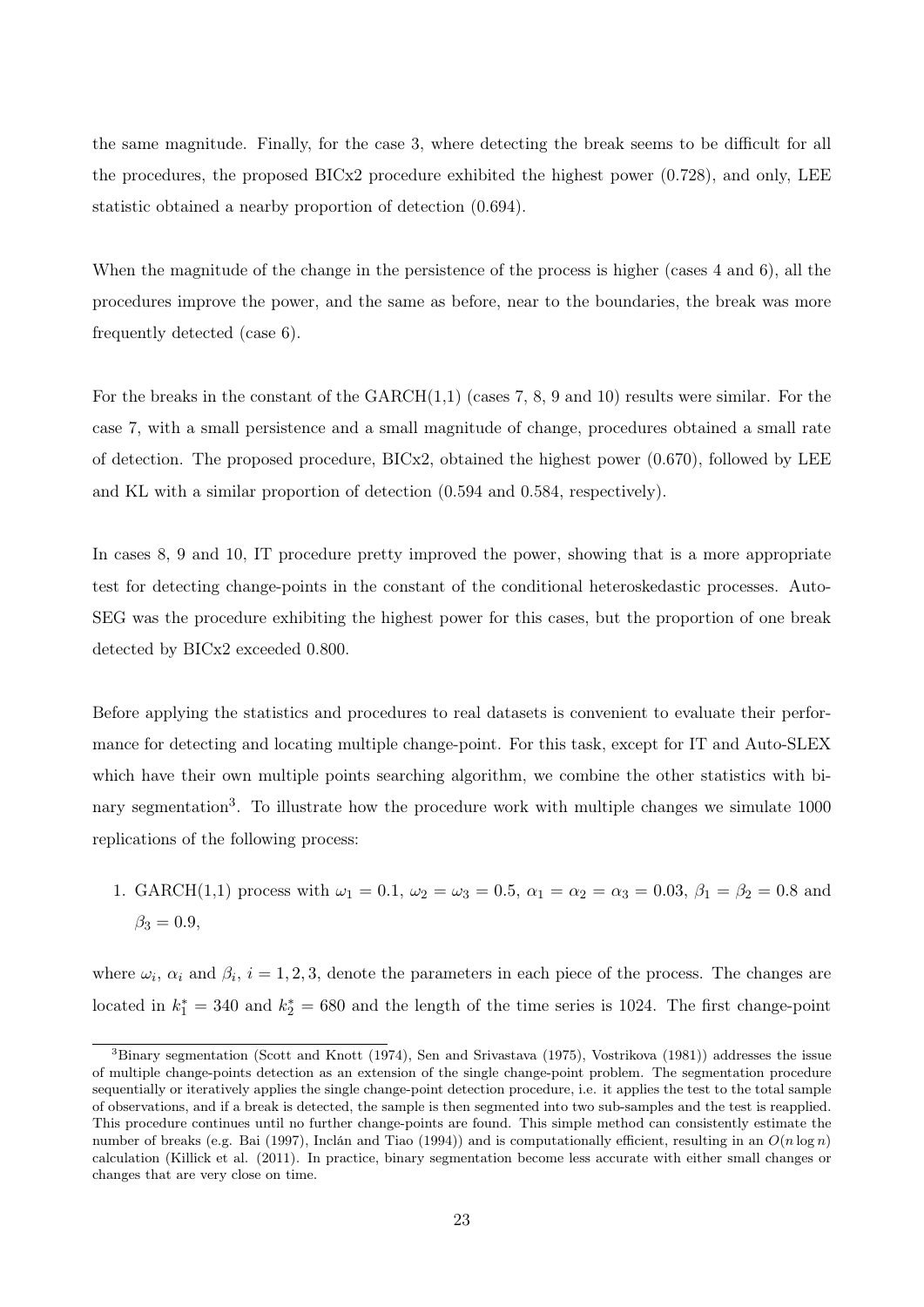is due to the parameter related to the scale,  $\omega$ , and the second is induced by a change in the persistence.

As for the single change-point examples, we clasify the results of this experiment by the proportion of breaks detected, which are presented in the Table (3).

The main conclusions of Table (3) are:

- All the procedures have the ability of detecting, at least, one change-point. Only in few cases IT and less Auto-SEG did not detected a break.
- Except for LEE and Auto-SLEX, the procedures exhibit a big rate of detecting only one change.
- Auto-SEG, BICx2 and LEE obtained a similar and the higher proportion of detecting two breaks, around 70%.
- The procedures detecting less times two breaks are Auto-SLEX and IT.
- Auto-SLEX, LEE and, in lesser extent KL, detected an important proportion of processes with more than two changes.

To complement this information, in Figure (2) the histograms of the locations detected are showed, in order to examine the shape of the sampling distribution of the change-points estimators, and a bar graph of the total number of breaks detected by each procedure.

Except for Auto-SLEX, the sampling distributions of the estimators are bimodal around the true change-points. A general feature of the plots is that the spread of the estimators seems to be higher for the second break than for the first one. By observing the histograms, we realized that the high rate of detecting only one change-point of IT, KL, BICx2, BICgarch and Auto-SEG presented in Table (3), has to do with the detection of the first true break. According to the simulations for a single changepoint, this can be explained mainly by two factors: first, it seems that a break in the parameter  $\omega$  is, in general, detected with more success than a change in the other parameters; second, the magnitude of change introduced in  $\beta$  is smaller than the shift in  $\omega$ , which makes harder to find the second change.

While LEE, BICx2 and Auto-SEG procedures detected a similar proportion of two breaks, their performance is very different. The histogram reflects the bimodal sampling distribution of the estimators, but the latter with a smaller dispersion than the other.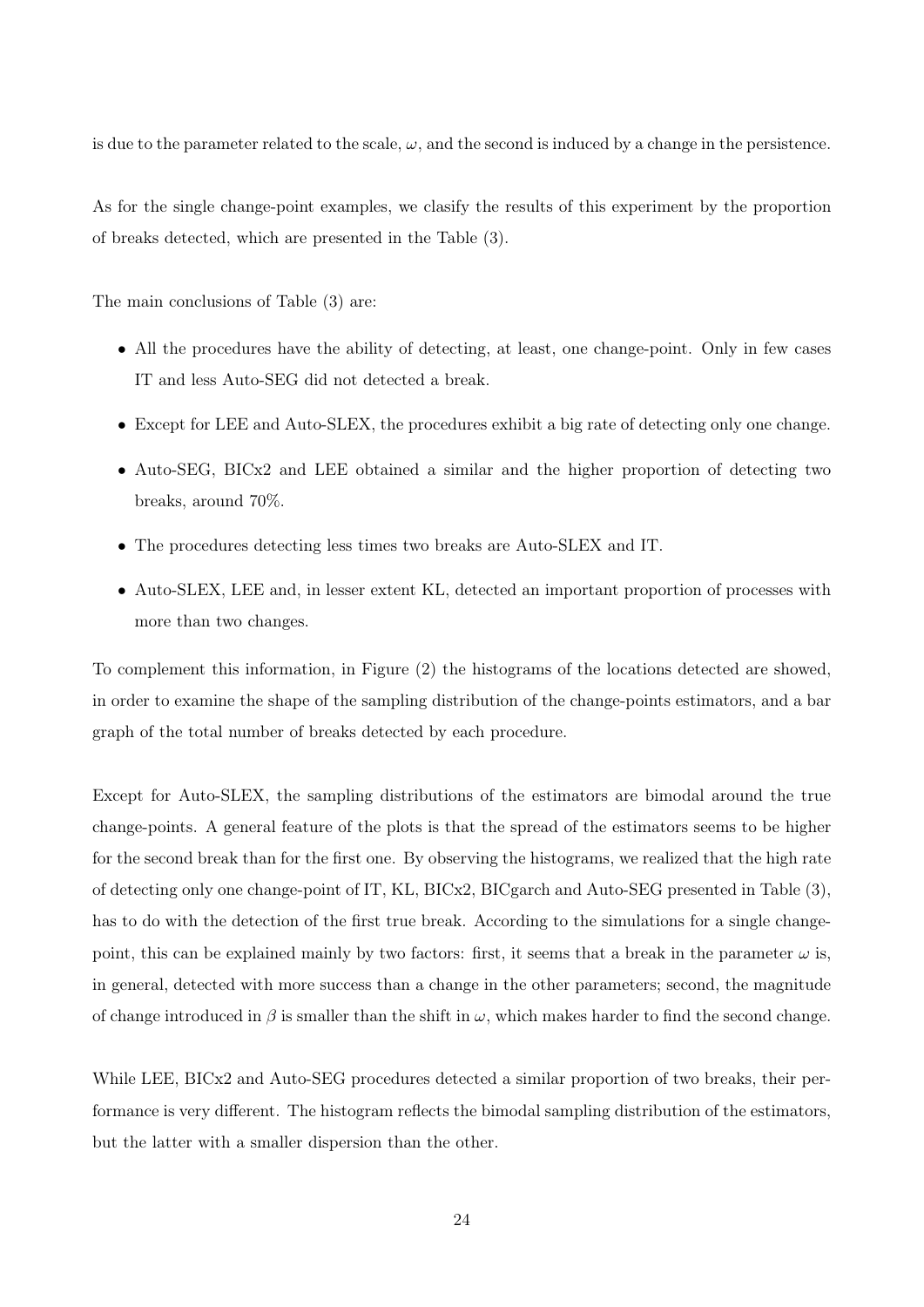

Figure 2: Sampling distributions of  $\hat{k}_1^*, \hat{k}_2^*$ , based on 1000 replications of the GARCH(1,1) with  $\omega_1 = 1$ ,  $\omega_2 = \omega_3 = 1.5, \ \alpha_1 = \alpha_2 = \alpha_3 = 0.03, \ \beta_1 = \beta_2 = 0.8 \text{ and } \beta_3 = 0.9 \text{ and the total number of breaks}$ detected by each procedure (1: IT, 2: KL, 3: LEE, 4: BICx2, 5:BICgarch, 6: Auto-SEG, 7: Auto-SLEX).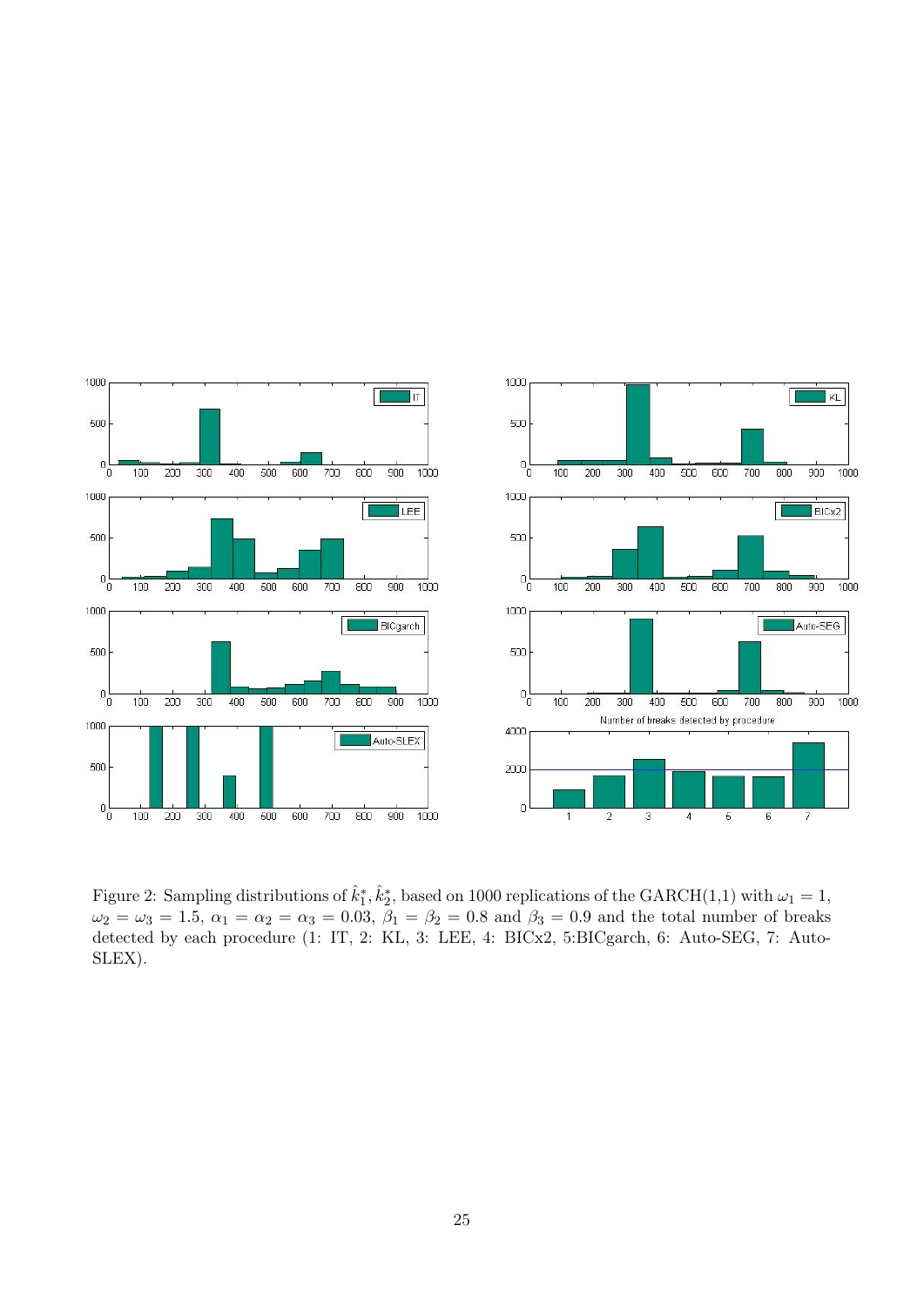By watching the histogram of Auto-SLEX, we can conclude that the dyadic segmentation is not able of detecting, with a good performance, multiple changes, when the breaks do not coincide with the dyadic boundaries.

Finally, in the last bar plot, the total number of breaks detected by each procedure is presented. The horizontal blue line marks the total true number of breaks, which is 2000. Bars exceeding this line indicate oversegmentation. LEE and Auto-SLEX appear as the procedures detecting extra breaks, a feature that we noticed in Table (3). While for Auto-SLEX the segmentation had a bad performance, for LEE, both the two modes of the sampling distribution remained close to the true breaks. The other procedures resulted in less than 2000 breaks, given that many of the replications were segmented in only two pieces.

# 8 Application to real dataset: changes in the conditional volatility of the S&P 500 index

In this section we study the existence of change-points in the conditional volatility of the S&P 500 daily log returns from 5th January 1989 to 19th October 2001 ( $T = 3230$ ) by applying the procedures compared in the previous section. Data is presented in the Figure 3. This stock market time series was also analysed by Andreou and Ghysels (2002) and Davis et al. (2008), where the goal was to study the impact of Asian and Russian Financial crises begining in July 1997.



Figure 3: Daily log returns of S&P 500 from 5th January 1989 to 19th October 2001 ( $T = 3230$ )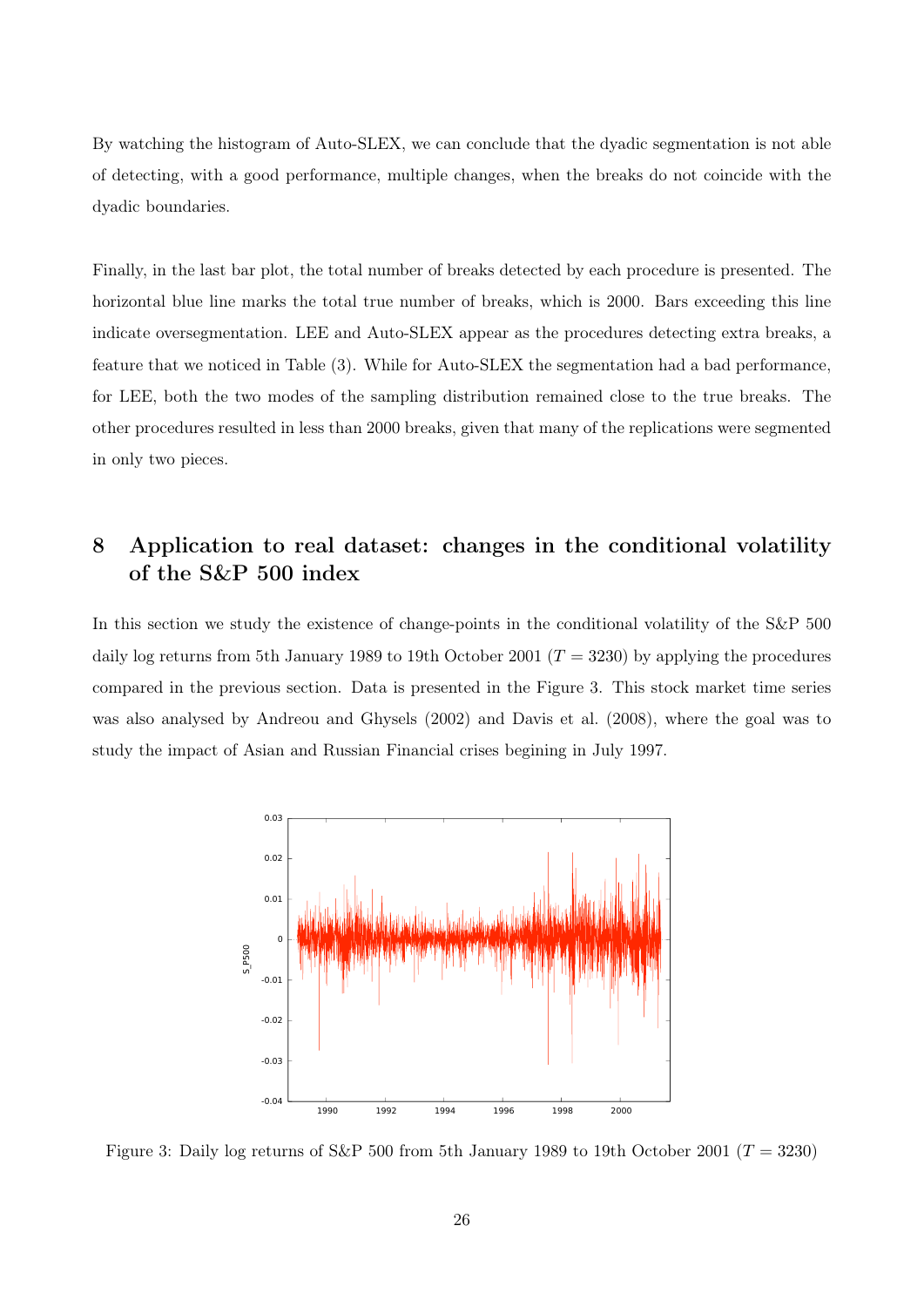In Table 3.4 we present the location of the breaks detected by each procedure. Results for Auto-SEG are taken from Davis et al. (2008). It can be noted the similarities between the break-points detected by the different procedures. IT and KL detected almost the same changes. The three break-points detected by Auto-SEG were also found almost in the same dates by BICx2. Two of the change-points detected by BICgarch are similar to those of IT and KL; the third one was found also by BICx2 and Auto-SEG, and the fourth one was not found by other procedure. Since the Auto-SLEX method gives such results that always have the form of two to the power of a positive integer number, the detected change points are different than the ones detected by other procedures. However, some of them might be very similar to the breaks detected by other methods.

Many of the detected change-points can be related with some shocks affecting the evolution of the S&P 500 Index. The change-point in October 1989 corresponds to the Black Friday mini-crash caused by a reaction to the news of the breakdown of an agreement leveraged buyout of 6750 million for UAL Corporation, the parent company of United Airlines. When the UAL deal failed, helped trigger the collapse of the junk bond market.

Begining 1990 and following in 1991 United States economy exhibited a large stock market recession mainly attributable to the workings of the business cycle and restrictive monetary policy. In December 1991, (change-point detected by all the procedures), the stock market recovered from the recession and resumed a largely stable upward trajectory until the onset of the great stock market bubble began in April 1997 (break detected by KL and BICgarch in March). In 1997 the wold economy was affected by the Asian crisis, which the main impacts were in the second half of 1997 (found by BICx2 and Auto-SEG) and the spread to Russia in August 1998 (detected by LEE), when it was increased the perceived riskiness of the largest corporate cash flows. Finally, the last change-point detected by BICx2 in September 2001 can be related with the Twin Towers attack when the S&P 500 sank 11.6 percent in four days and the volatility increased.

For the detected breaks by each methodology a piecewise  $GARCH(1,1)$  is estimated. The summary of the fitted model is presented in Tables 5 and 6 and the conditional volatilities resulting from each model jointly with the estimated breaks are plotted in Figure 4.

The estimations for the three pieces detected by IT and KL are very similar. In the first changepoint,  $\hat{\omega}$  decreases and  $\hat{\beta}$  increases. This change resulted in a smaller marginal variance and a bigger persistence, as can be observed in Figure 4, and can be explained by the stock market recovery from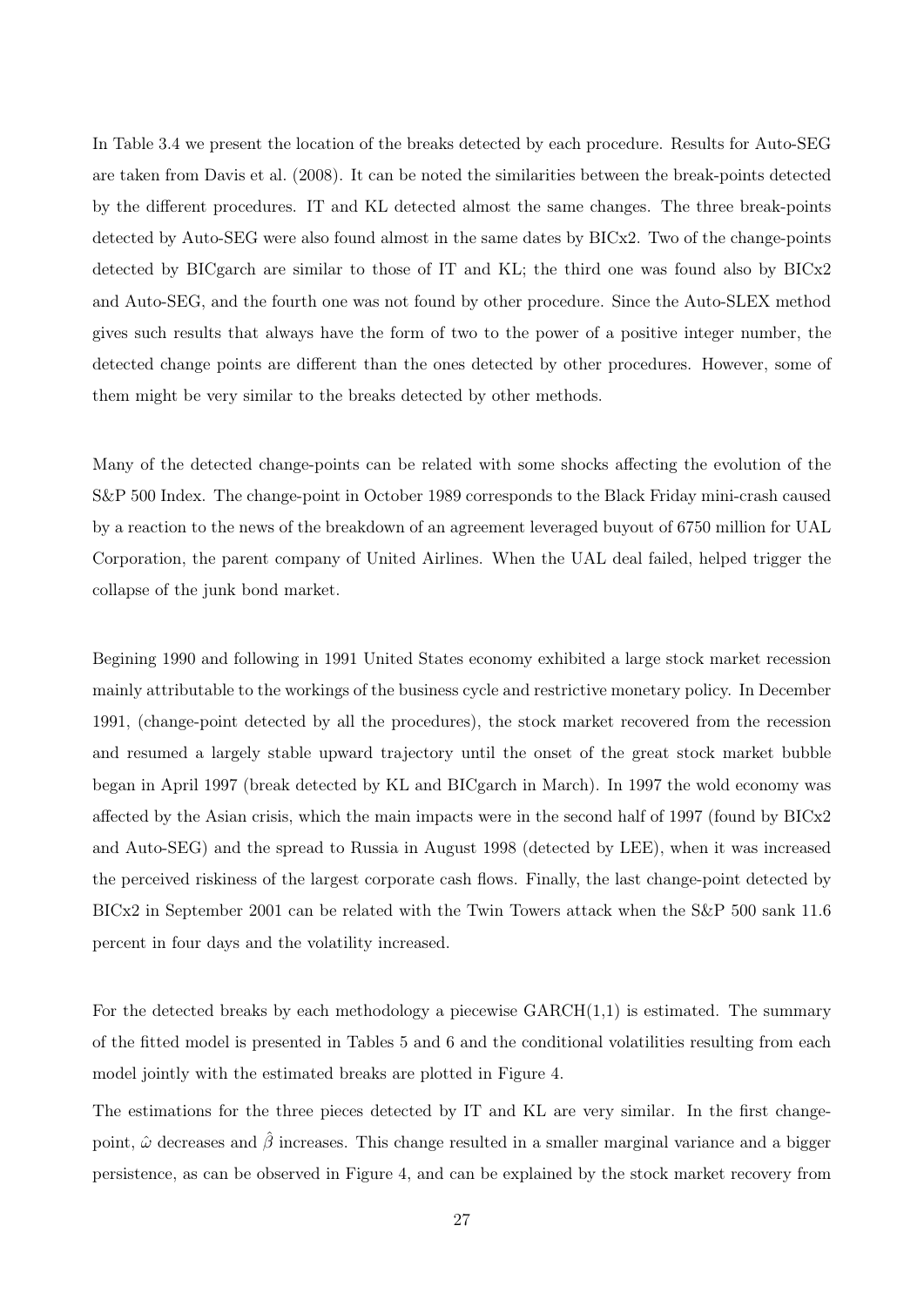

Figure 4: Estimated volatility of the S&P 500 log returns by fitting a piecewise GARCH(1,1) models using the break-points of each procedure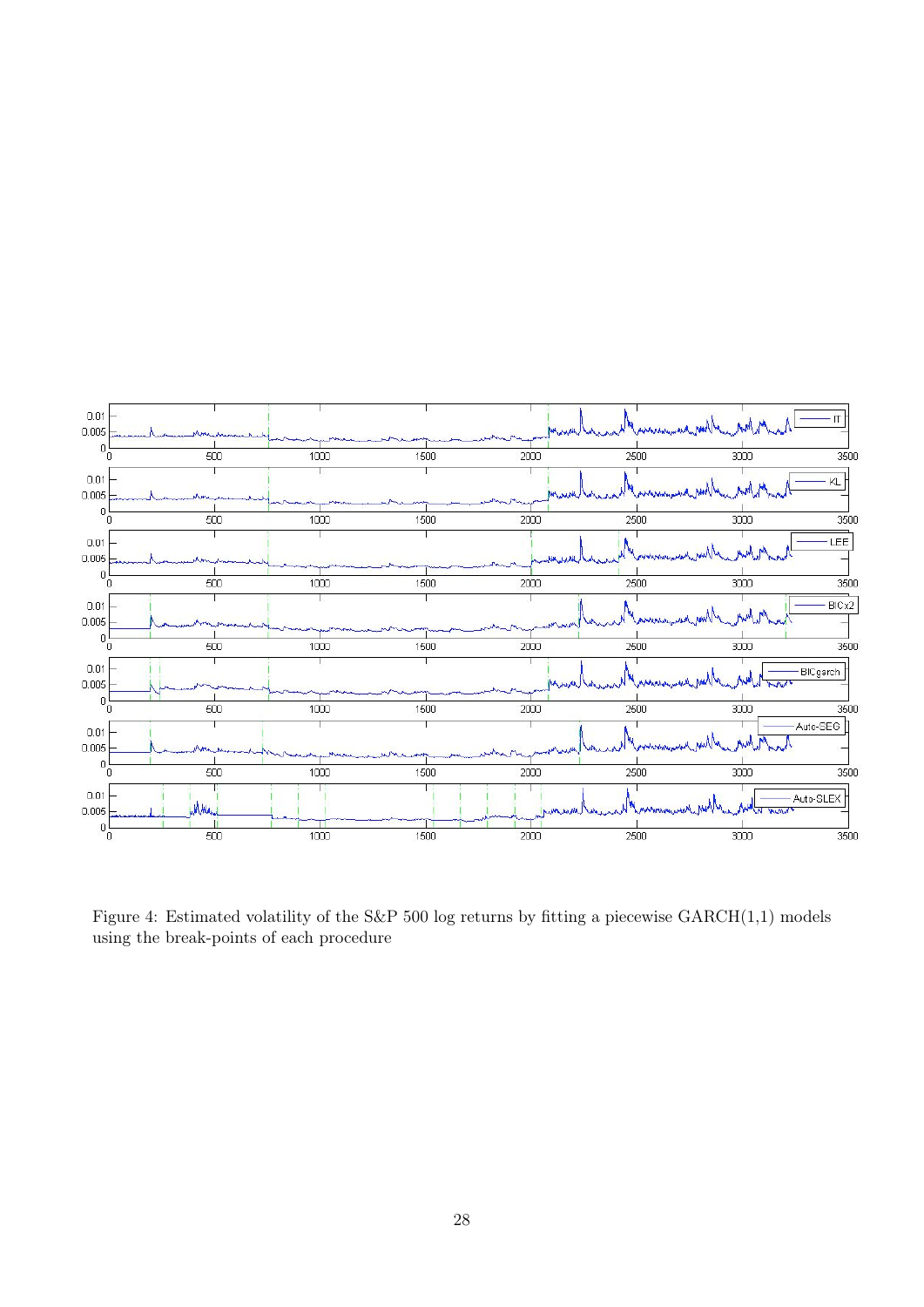the recession. In the second change-point, the three parameters varied their estimations, increasing  $\hat{\omega}$  and  $\hat{\alpha}$ , and reducing  $\hat{\beta}$ , and getting an increased marginal variance and less persistence, that can be observed in the Figure 4, which is a expected result, given the instability begining and during the Asian crisis.

The segmentation performed by using LEE is very similar to the one performed by IT and KL, but the last piece is segmented in two intervals. Although both of them have a similar level of persistence, in the second interval  $\hat{\alpha}$  is smaller and  $\hat{\beta}$  greater. Also the estimation of the constant  $\omega$  decreased in the second interval with respect to the first one, probably because the diminishing of the Asian crisis effects.

The estimations of the piecewise GARCH(1,1) processes are very similar for BICx2 and Auto-SEG. They found a constant conditional variance until the first change-point, the Black Friday in 1989, as occurred also by using BICgarch. After that, the dynamic of the conditional variance appeared as heteroskedastic, with a persistence slightly higher than 0.9, and a marginal variance which is greater than the previous interval. The stock market recovery increased the persistence of the S&P index conditional variance, which is reflected in the value of  $\hat{\beta}$  and a reduction of the marginal variance given by the decreasing of  $\hat{\omega}$ , both of them in the piece 3. With the Asian crisis,  $\hat{\omega}$  and  $\hat{\alpha}$  resulted higher and  $\hat{\beta}$  smaller than the respective estimations in the previous piece. The persistence was remained relatively constant, but the marginal variance increased. Finally, with BICx2, one more change-point is detected, corresponding to the 11S, where  $\hat{\omega}$  and  $\hat{\alpha}$  decreased and  $\hat{\beta}$  increased.

The change-points detected by Auto-SLEX resulted in periods of heteroskedastic and homoskedastic behavior of the conditional variance. The most notorious result is that after the Asian crises the marginal variance increased, as the other procedures showed.

Finally, as a measure of the goodness of the segmentation performed we estimated piecewise  $GARCH(1,1)$ models according to the change-points detected by each procedure, and computed the BIC for that models to obtain a measure of the segmentation goodness. The smallest BIC is obtained for the segmentation performed by Auto-SEG.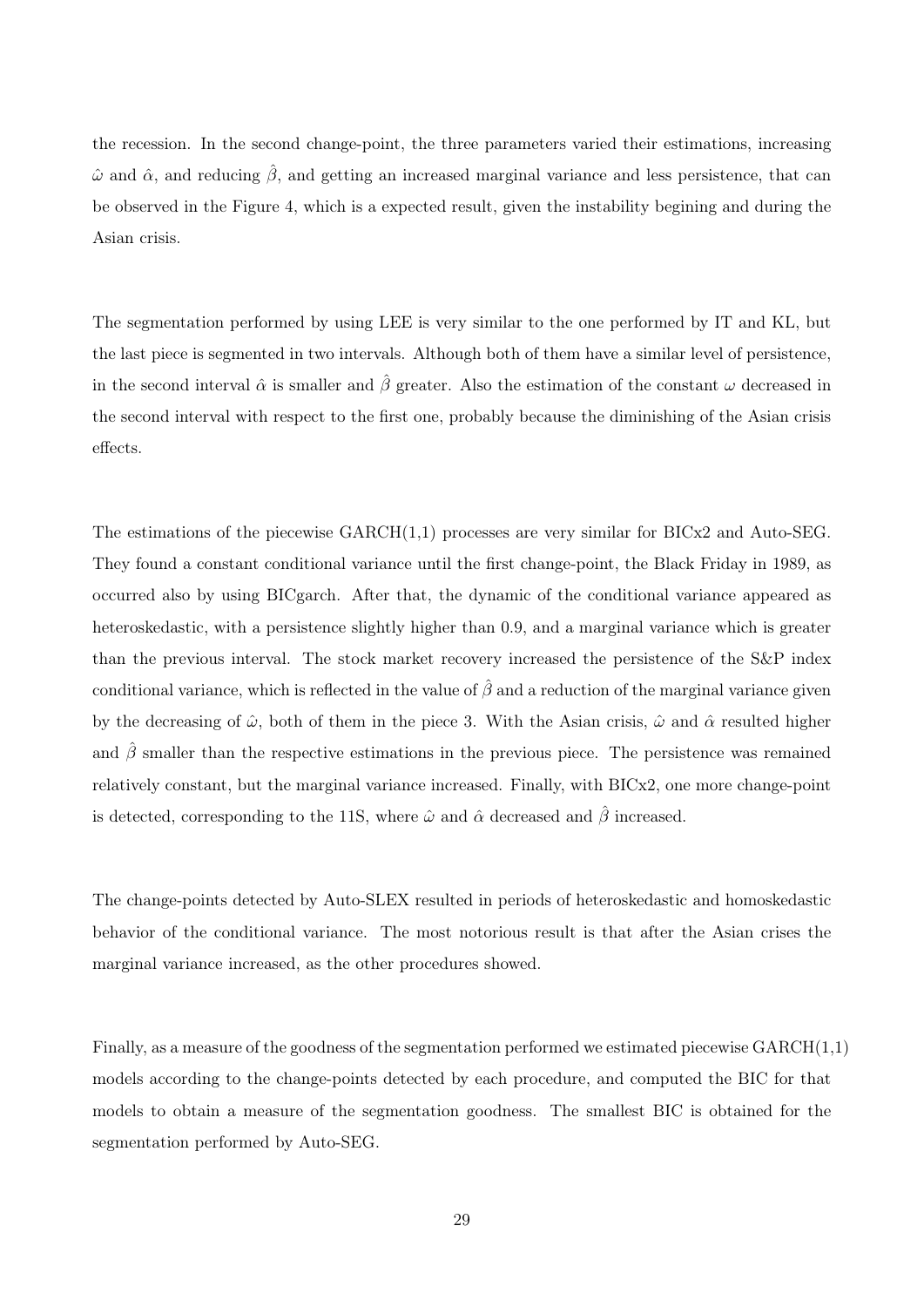## 9 Conclusions

In this paper we explored, analysed and applied the change-points detection and estimation procedures to conditional heteroskedastic processes. Based on the fact that a GARCH process can be expressed as an ARMA model in the squares of the variable, we proposed to detect and locate change-points by using the BIC as an extension of its application in linear models.

As cusum methods, BICx2 s characterized by computational simplicity, reducing difficulties of the change-point detection in the complex non-linear processes. By the simulation performed, we obtained a good size and power properties in detecting even small magnitudes of change and for low levels of persistence. Since we focused on  $GARCH(1,1)$  processes with Gaussian perturbations, we suggest to analyse the performance of the proposed procedure both to  $GARCH(1,1)$  processes with t-student perturbations and to Stochastic Volatility models.

Finally, the procedures were applied to the S&P500 log returns time series, in order to compare with the results in Andreou and Ghysels (2002) and Davis et al. (2008). Change-points detected by BICx2 were similar to the breaks found by the other procedures, and their location can be related with the Southeast Asia financial crisis and with other known financial events.

## References

- Aggarwal, R., C. Inclan, and R. Leal (1999). Volatility in emerging stock markets. *Journal of Financial and Quantitative Analysis 34* (1), 33–55.
- Andersen, T. (1994). Stochastic autoregressive volatility: a framework for volatility modeling. *Mathematical finance 4* (2), 75–102.
- Andreou, E. and E. Ghysels (2002). Detecting multiple breaks in financial market volatility dynamics. *Journal of Applied Econometrics 17* (5), 579–600.
- Bai, J. (1997). Estimating multiple breaks one at a time. *Econometric Theory 13*, 315–352.
- Berg, A., R. Meyer, and J. Yu (2004). Deviance information criterion for comparing stochastic volatility models. *Journal of Business and Economic Statistics 22* (1), 107–120.
- Bollerslev, T. (1986). Generalized autoregressive conditional heteroskedasticity. *Journal of econometrics 31* (3), 307–327.
- Carrasco, M. and X. Chen (2002). Mixing and moment properties of various GARCH and stochastic volatility models. *Econometric Theory 18* (1), 17–39.
- Chen, J. and A. Gupta (1997). Testing and locating variance changepoints with application to stock prices. *Journal of the American Statistical Association 92* (438), 739–747.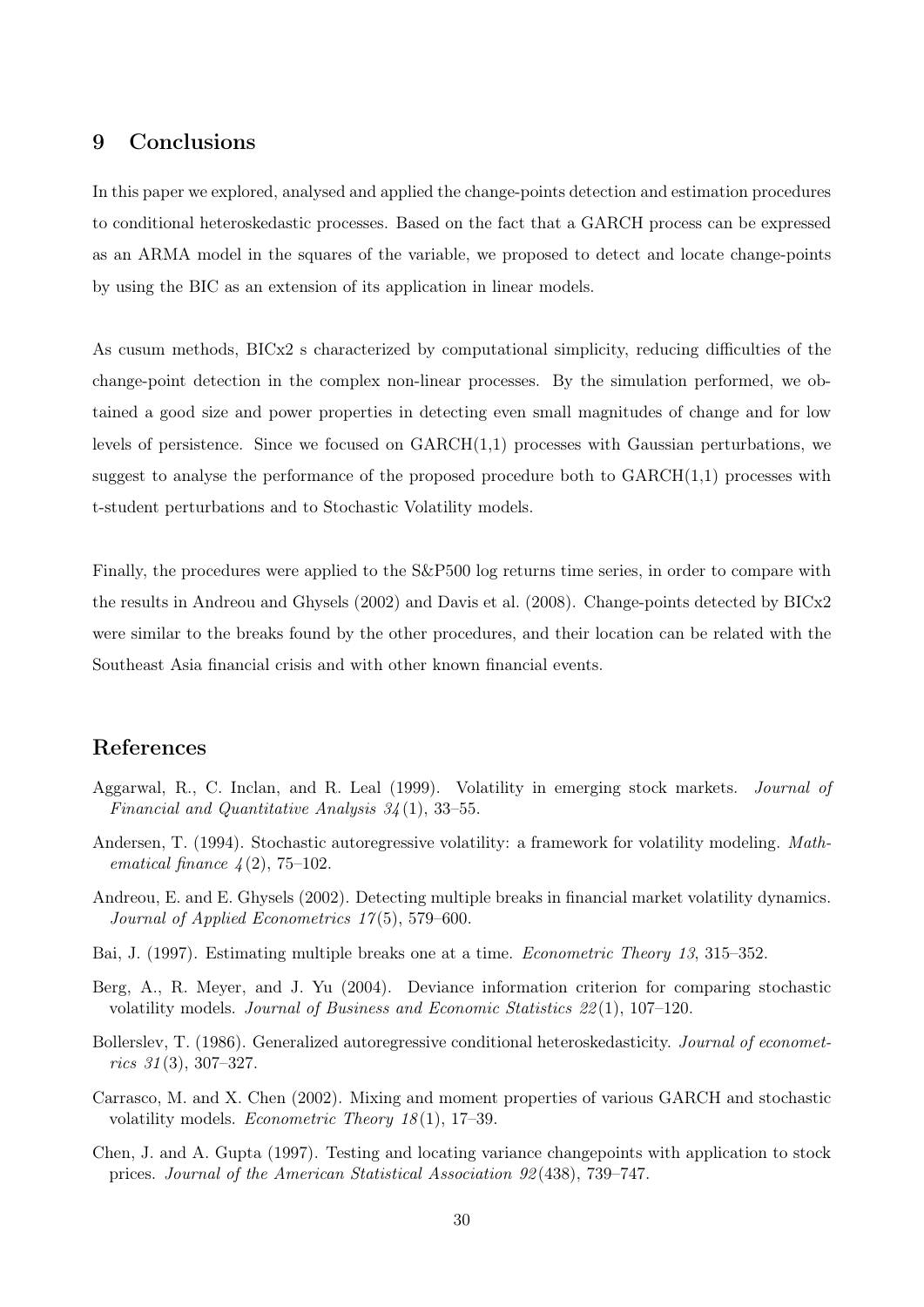- Davis, R., T. Lee, and G. Rodriguez-Yam (2006). Structural Break Estimation for Nonstationary Time Series Models. *Journal of the American Statistical Association 101* (473), 229–239.
- Davis, R., T. Lee, and G. Rodriguez-Yam (2008). Break detection for a class of nonlinear time series models. *Journal of Time Series Analysis 29* (5), 834–867.
- Donoho, D., S. Mallat, and R. von Sachs (1998). Estimating Covariances of Locally Stationary Processes: Rates of Convergence of Best Basis Methods. *Technical Report. Dept. Statist., Stanford Univ., Stanford, CA 517*, 1–64.
- Engle, R. (1982). Autoregressive conditional heteroscedasticity with estimates of the variance of United Kingdom inflation. *Econometrica: Journal of the Econometric Society 50* (4), 987–1007.
- Engle, R. and T. Bollerslev (1986). Modelling the persistence of conditional variances. *Econometric reviews 5* (1), 1–50.
- Fryzlewicz, P. and S. Subba Rao (2011). Mixing properties of ARCH and time-varying ARCH processes. *Bernoulli 17* (1), 320–346.
- Fukuda, K. (2010). Parameter changes in GARCH model. *Journal of Applied Statistics 37* (7), 1123– 1135.
- Galeano, P. and R. Tsay (2010). Shifts in individual parameters of a GARCH model. *Journal of Financial Econometrics 8* (1), 122–153.
- Huang, H., H. Ombao, and D. Stoffer (2004). Discrimination and Classification of Nonstationary Time Series Using the SLEX Model. *Journal of the American Statistical Association 99* (467), 763–774.
- Hyung, N., S. Poon, and C. Granger (2009). A source of long memory in volatility. *Frontiers of Economics and Globalization 3*, 329–380.
- Inclán, C. and G. Tiao (1994). Use of cumulative sums of squares for retrospective detection of changes of variance. *Journal of the American Statistical Association 89* (427), 913–923.
- Kim, S., S. Cho, and S. Lee (2000). On the cusum test for parameter changes in GARCH  $(1,1)$ models. *Communications in Statistics-Theory and Methods 29* (2), 445–462.
- Kokoszka, P. and R. Leipus (1999). Testing for parameter changes in ARCH models. *Lithuanian Mathematical Journal 39* (2), 182–195.
- Kokoszka, P. and R. Leipus (2000). Change-point estimation in ARCH models. *Bernoulli 6* (3), 513–539.
- Kulperger, R. and H. Yu (2005). High moment partial sum processes of residuals in GARCH models and their applications. *The Annals of Statistics 33* (5), 2395–2422.
- Lamoureux, C. and W. Lastrapes (1990). Heteroskedasticity in stock return data: volume versus GARCH effects. *Journal of Finance 45* (1), 221–229.
- Lavielle, M. and E. Moulines (2000). Least-squares Estimation of an Unknown Number of Shifts in a Time Series. *Journal of time series analysis 21* (1), 33–59.
- Lee, S., J. Ha, O. Na, and S. Na (2003). The cusum test for parameter change in time series models. *Scandinavian Journal of Statistics 30* (4), 781–796.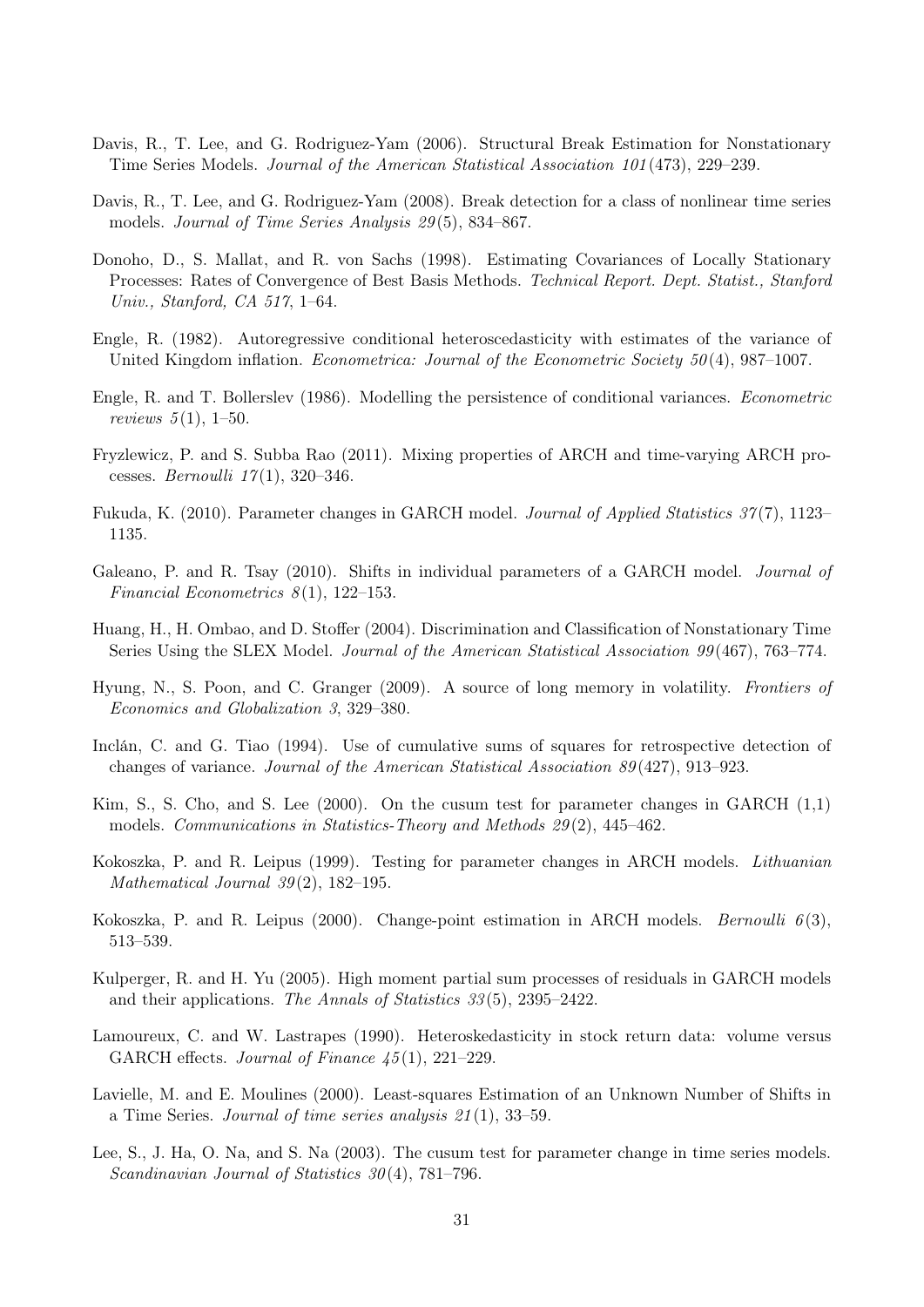- Lee, S., O. Na, and S. Na (2003). On the cusum of squares test for variance change in nonstationary and nonparametric time series models. *Annals of the Institute of Statistical Mathematics 55* (3), 467–485.
- Lee, S., Y. Tokutsu, and K. Maekawa (2004). The CUSUM test for parameter change in regression models with ARCH errors. *Journal of the Japanese Statistical Society 34*, 173–188.
- Malik, F. (2003). Sudden changes in variance and volatility persistence in foreign exchange markets. *Journal of Multinational Financial Management 13* (3), 217–230.
- Malik, F. and S. Hassan (2004). Modeling volatility in sector index returns with GARCH models using an iterated algorithm. *Journal of Economics and Finance 28* (2), 211–225.
- Mikosch, T. and C. Starica (2004). Nonstationarities in financial time series, the long-range dependence, and the IGARCH effects. *Review of Economics and Statistics 86* (1), 378–390.
- Morana, C. and A. Beltratti (2004). Structural change and long-range dependence in volatility of exchange rates: either, neither or both? *Journal of Empirical Finance 11* (5), 629–658.
- Nouira, L., I. Ahamada, J. Jouini, and A. Nurbel (2004). Long-memory and shifts in the unconditional variance in the exchange rate euro/us dollar returns. *Applied Economics Letters 11* (9), 591–594.
- Ombao, H., J. Raz, R. von Sachs, and W. Guo (2002). The SLEX Model of a Non-Stationary Random Process. *Annals of the Institute of Statistical Mathematics 54* (1), 171–200.
- Pooter, M. and D. Dijk (2004). Testing for changes in volatility in heteroskedastic time series: a further examination. Technical report, Erasmus School of Economics (ESE).
- Sansó, A., V. Aragó, and J. Carrion (2004). Testing for changes in the unconditional variance of financial time series. *Revista de Economía Financiera 4*, 32–53.
- Starica, C., S. Herzel, and T. Nord (2005). Why does the GARCH (1,1) model fail to provide sensible longer-horizon volatility forecasts.
- West, M., R. Prado, and A. Krystal (1999). Evaluation and Comparison of EEG Traces: Latent Structure in Nonstationary Time Series. *Journal of the American Statistical Association 94* (446), 375–376.
- Wickerhauser, M. V. and C. K. Chui (1994). *Adapted wavelet analysis from theory to software*. AK Peters Wellesley.
- Yao, Y. (1988). Estimating the number of change-points via Schwarz criterion. *Statistics & Probability Letters 6* (3), 181–189.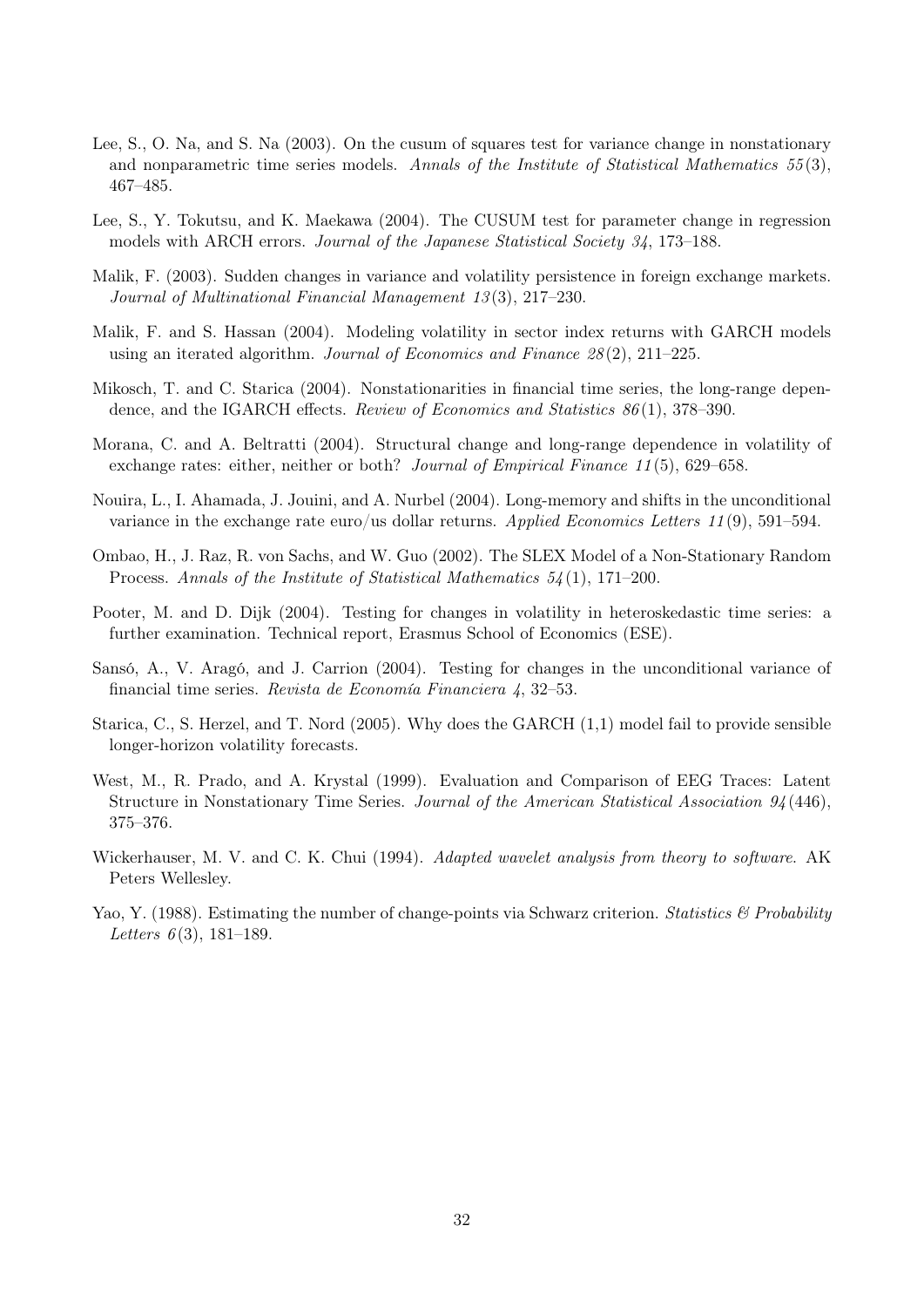| Process          | Procedure                           | IT    | ΚL    | LEE       | BICx2 | <b>BICgarch</b> | Auto-SEG  | Auto-SLEX   |
|------------------|-------------------------------------|-------|-------|-----------|-------|-----------------|-----------|-------------|
|                  | No break                            | 0.870 | 0.850 | 0.958     | 0.922 | 1.000           | 0.958     | 0.902       |
| $1\,$            | 1 break                             | 0.130 | 0.116 | 0.038     | 0.078 | 0.000           | 0.042     | $0.092\,$   |
|                  | $> 2$ break                         | 0.000 | 0.034 | 0.004     | 0.000 | 0.000           | 0.000     | 0.006       |
|                  | No break                            | 0.772 | 0.904 | 0.976     | 0.941 | 1.000           | 0.956     | 0.820       |
| $\overline{2}$   | 1 break                             | 0.218 | 0.050 | 0.024     | 0.059 | 0.000           | 0.044     | 0.142       |
|                  | $> 2$ break                         | 0.000 | 0.048 | 0.000     | 0.000 | 0.000           | 0.000     | 0.038       |
|                  | No break                            | 0.974 | 0.500 | 0.226     | 0.268 | 0.984           | 0.804     | 0.648       |
| $\sqrt{3}$       | $1\,\,{\rm break}$                  | 0.026 | 0.488 | 0.694     | 0.728 | 0.016           | 0.192     | $0.336\,$   |
|                  | $\geq 2$ break                      | 0.080 | 0.000 | $0.012\,$ | 0.004 | 0.000           | 0.004     | $0.016\,$   |
|                  | No break                            | 0.835 | 0.500 | 0.200     | 0.000 | 0.004           | 0.000     | 0.756       |
| $\overline{4}$   | 1 break                             | 0.165 | 0.280 | 0.796     | 0.900 | 0.976           | 0.964     | 0.266       |
|                  | $\geq 2$ break                      | 0.016 | 0.220 | $0.004\,$ | 0.100 | 0.020           | 0.036     | $0.018\,$   |
|                  | No break                            | 0.418 | 0.006 | 0.136     | 0.014 | 0.394           | 0.370     | 0.094       |
| $\bf 5$          | 1 break                             | 0.578 | 0.524 | 0.862     | 0.806 | 0.602           | 0.626     | 0.652       |
|                  | $\geq 2$ break                      | 0.004 | 0.470 | $0.012\,$ | 0.180 | 0.004           | 0.004     | 0.254       |
|                  | No break                            | 0.000 | 0.000 | 0.000     | 0.000 | 0.008           | 0.004     | 0.000       |
| $\,6\,$          | 1 break                             | 0.576 | 0.742 | 0.976     | 0.956 | 0.978           | 0.978     | 0.670       |
|                  | $> 2$ break                         | 0.424 | 0.258 | 0.024     | 0.044 | 0.014           | 0.018     | 0.330       |
|                  | No break                            | 0.996 | 0.370 | 0.386     | 0.268 | 0.876           | 0.878     | 0.786       |
| $\overline{7}$   | 1 break                             | 0.004 | 0.584 | 0.594     | 0.670 | 0.124           | 0.122     | 0.198       |
|                  | $\geq 2$ break                      | 0.000 | 0.046 | 0.020     | 0.062 | 0.000           | 0.000     | 0.016       |
|                  | No break                            | 0.066 | 0.000 | 0.004     | 0.000 | 0.200           | $0.072\,$ | 0.050       |
| $8\,$            | 1 break                             | 0.744 | 0.888 | 0.892     | 0.818 | 0.710           | 0.912     | 0.778       |
|                  | $\geq 2$ break                      | 0.190 | 0.112 | 0.104     | 0.182 | 0.090           | 0.016     | 0.172       |
| $\boldsymbol{9}$ | No break                            | 0.002 | 0.000 | 0.360     | 0.000 | 0.294           | 0.068     | $0.002\,$   |
|                  | 1 break                             | 0.778 | 0.530 | 0.638     | 0.822 | 0.704           | 0.910     | 0.668       |
|                  | $\geq 2$ break                      | 0.020 | 0.470 | 0.002     | 0.122 | 0.002           | $0.022\,$ | 0.330       |
|                  | No break                            | 0.000 | 0.024 | 0.100     | 0.000 | 0.050           | 0.008     | 0.000       |
| $10\,$           | $1\,\ensuremath{\, \mathrm{break}}$ | 0.601 | 0.688 | 0.820     | 0.898 | 0.950           | 0.952     | $\,0.594\,$ |
|                  | $> 2$ break                         | 0.399 | 0.288 | 0.080     | 0.102 | 0.000           | 0.040     | 0.406       |

Table 2: Proportion of estimated change-points based on 500 replications when there is a break at  $t = 501$  in the GARCH process

Table 3: Proportion of estimated change-points based on 1000 replications when there are two breaks at  $k_1^* = 340$  and  $k_2^* = 680$  in the GARCH process with parameters  $\omega_1 = 1, \omega_2 = \omega_3 = 1.5$ ,  $\alpha_1 = \alpha_2 = \alpha_3 = 0.03, \,\beta_1 = \beta_2 = 0.8 \text{ and } \beta_3 = 0.9$ 

|             | IТ    | КL    | LEE   | BICx2     | <b>BICgarch</b> | $Auto-SEG$ | Auto-SLEX |
|-------------|-------|-------|-------|-----------|-----------------|------------|-----------|
| No break    | 0.048 | 0.000 | 0.000 | 0.000     | 0.000           | 0.001      | 0.000     |
| 1 break     | 0.780 | 0.444 | 0.004 | 0.307     | 0.371           | 0.310      | 0.000     |
| 2 breaks    | 0.172 | 0.446 | 0.679 | 0.678     | 0.620           | 0.720      | 0.000     |
| $>2$ breaks | 0.000 | 0.110 | 0.317 | $0.015\,$ | 0.009           | 0.002      | 1.000     |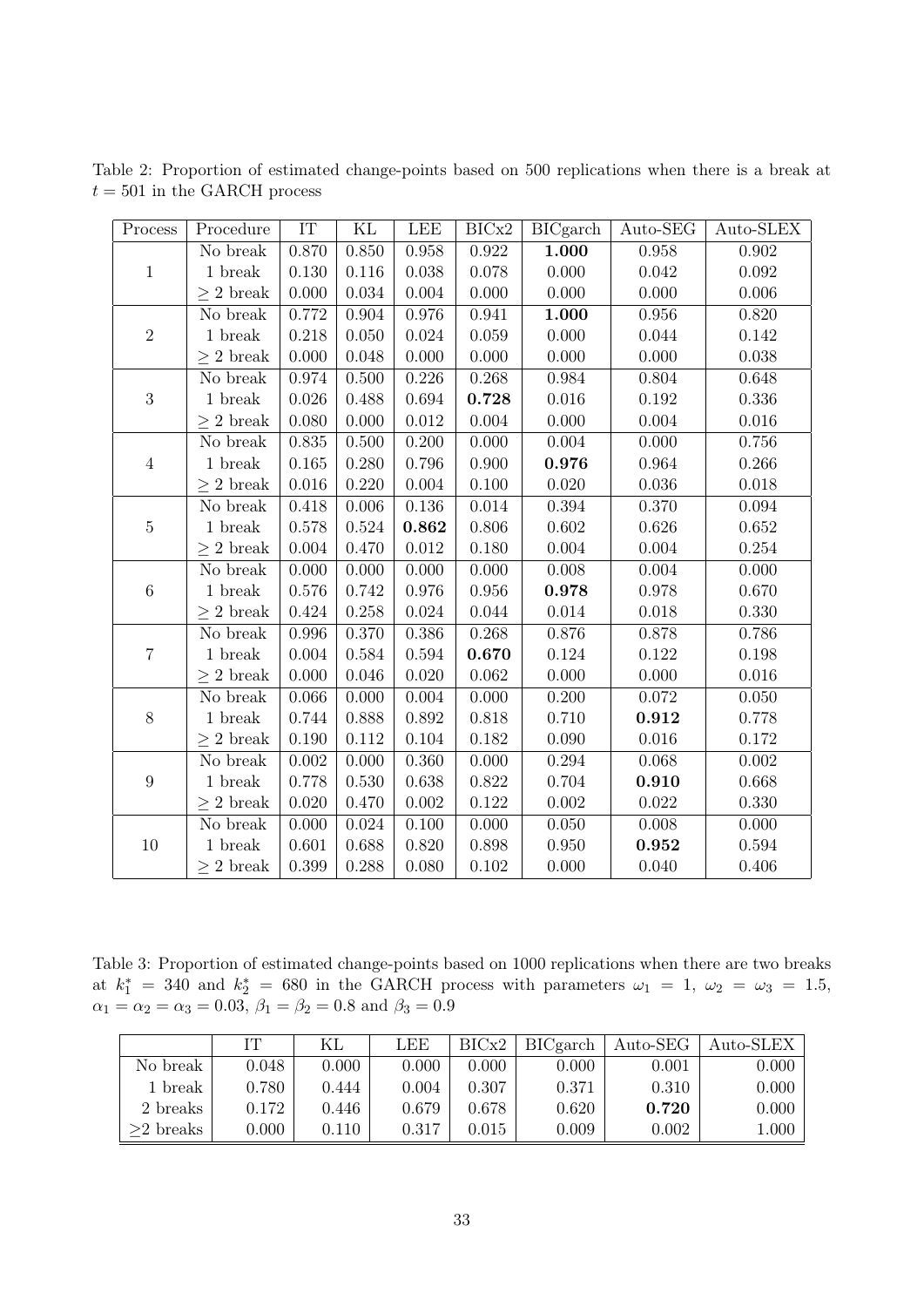Table 4: Change-point locations detected by all the procedures

| Procedure       | Number of breaks | Location                                                    |
|-----------------|------------------|-------------------------------------------------------------|
| IТ              | 2                | 31/12/91, 27/03/97                                          |
| ΚL              | $\overline{2}$   | 2/01/92, 26/03/97                                           |
| LEE             | 3                | 30/12/91, 2/12/96, 20/07/98                                 |
| BICx2           | 4                | $13/10/89$ , $30/12/91$ , $21/10/97$ , $10\overline{09/01}$ |
| <b>BICgarch</b> | 4                | $13/10/89$ , $11/12/89$ , $31/12/91$ , $27/03/97$           |
| Auto-SEG        | 3                | $13/10/89$ , $15/11/91$ , $27/10/97$                        |
| Auto-SLEX       | 11               | $9/01/90$ , $12/07/90$ , $14/01/91$ , $17/01/92$ ,          |
|                 |                  | $21/07/92, 21/01/93, 16/12/94, 3/08/95,$                    |
|                 |                  | 5/02/96, 7/08/96, 7/02/97                                   |

| Parameter  | $\cal IT$  | KL                | <b>LEE</b>         | BICx2      | <b>BICgarch</b> | Auto-SEG   |  |
|------------|------------|-------------------|--------------------|------------|-----------------|------------|--|
| PIECE 1    |            |                   |                    |            |                 |            |  |
| $\omega$   | $2.2e-06$  | $2.1e-06$         | $2.4e-06$          | 8.96e-06   | 8.96e-06        | $1.35e-05$ |  |
| $\beta$    | $0.820\,$  | 0.830             | 0.809              | 0.000      | 0.000           | 0.000      |  |
| $\alpha$   | 0.039      | 0.036             | 0.041              | 0.000      | 0.000           | 0.000      |  |
|            |            |                   | PIECE <sub>2</sub> |            |                 |            |  |
| $\omega$   | $2e-07$    | $2e-07$           | $2e-07$            | 1.49e-06   | $2e-07$         | 1.46e-06   |  |
| $\beta$    | 0.931      | 0.932             | 0.935              | 0.868      | 0.937           | 0.862      |  |
| $\alpha$   | 0.042      | 0.041             | 0.036              | 0.042      | 0.000           | 0.049      |  |
|            |            |                   | PIECE 3            |            |                 |            |  |
| $\omega$   | $2.32e-06$ | $2.4e-06$         | 2.74e-06           | $2e-07$    | 5.3e-07         | $2e-07$    |  |
| $\beta$    | 0.819      | 0.817             | 0.761              | 0.928      | 0.942           | 0.917      |  |
| $\alpha$   | 0.110      | 0.111             | 0.105              | 0.049      | 0.027           | 0.064      |  |
|            | PIECE 4    |                   |                    |            |                 |            |  |
| $\omega$   |            | -                 | $2.35e-06$         | $1.55e-06$ | $2e-07$         | 1.84e-06   |  |
| $\beta$    |            |                   | 0.846              | 0.858      | 0.931           | 0.843      |  |
| $\alpha$   |            | $\qquad \qquad -$ | 0.009              | 0.095      | 0.042           | 0.101      |  |
| PIECE 5    |            |                   |                    |            |                 |            |  |
| $\omega$   |            | -                 |                    | $2e-07$    | $2.32e-06$      |            |  |
| $\alpha$   |            |                   |                    | 0.960      | 0.819           |            |  |
| $\beta$    |            |                   |                    | 0.010      | 0.110           |            |  |
| <b>BIC</b> | $-2.6833$  | $-2.6840$         | $-2.6821$          | $-2.6834$  | $-2.6844$       | $-3.5382$  |  |

Table 5: Estimated coefficients of the piecewise  $\text{GARCH}(1,1)$  processes (Part 1)